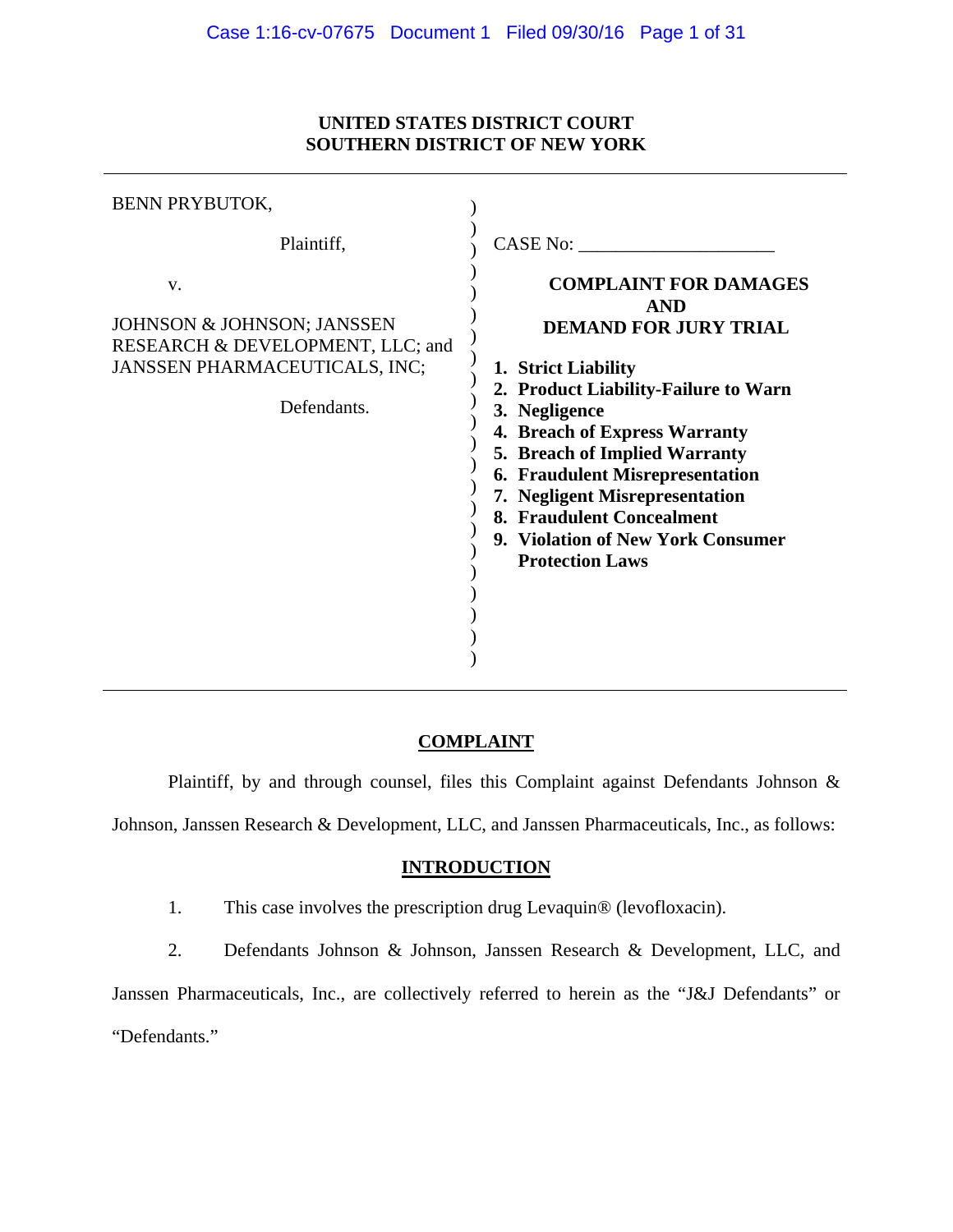### Case 1:16-cv-07675 Document 1 Filed 09/30/16 Page 2 of 31

3. Levaquin is designed, developed, manufactured, tested, packaged, promoted, marketed, advertised, distributed, labeled, and/or sold by the J&J Defendants.

4. Plaintiff maintain that Levaquin is defective, dangerous to human health, unfit and unsuitable to be marketed and sold in commerce to treat infections for which they were not required, and lacked proper warnings and directions as to the dangers associated with their all of their uses.

5. Plaintiff is a resident and citizen of Rydal, Pennsylvania and brings claims for personal and economic injuries sustained by the use of the Levaquin. By reason of the foregoing acts and omissions and as a direct and proximate result of being prescribed and ingesting Levaquin, Plaintiff sustained personal injuries, including an aortic dissection which is lasting in nature, physical pain and mental anguish, including diminished enjoyment of life, physical impairment, expenses for hospitalization and medical treatment, and loss of earnings, among other damages.

6. Defendant Johnson & Johnson ("J&J") is a fictitious name adopted by Johnson & Johnson, a New Jersey corporation that has its principal place of business at One Johnson  $\&$ Johnson Plaza, New Brunswick, Middlesex County, New Jersey 08933.

7. J&J, and its "Family of Companies," is involved in the research, development, sales, and marketing of pharmaceutical products, including Levaquin.

8. Upon information and belief, at all relevant times, Defendant J&J was present and doing business in the State of New York, New Jersey, and Pennsylvania.

9. Defendant Janssen Research & Development, LLC ("Janssen R&D" and formerly known as Johnson & Johnson Pharmaceutical Research & Development, LLC) is a New Jersey limited liability corporation with its principal place of business at 920 Route 202 South, P.O.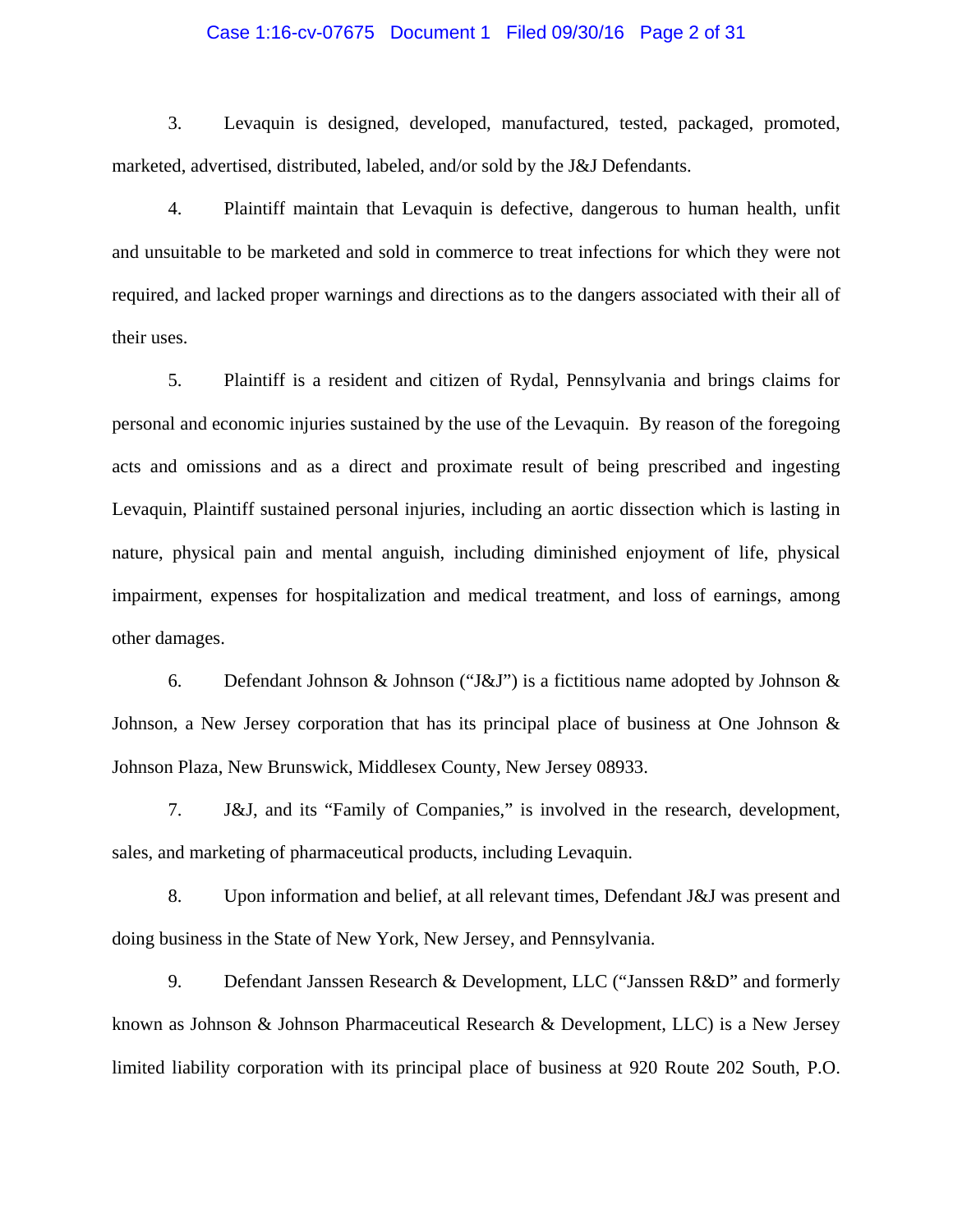### Case 1:16-cv-07675 Document 1 Filed 09/30/16 Page 3 of 31

Box 300, Mail Stop 2628, Raritan, New Jersey 08869. Janssen R&D's sole member is Centocor Research & Development, Inc., a Pennsylvania corporation with its principle place of business at 200 Great Valley Parkway, Malvern, Pennsylvania. A limited liability company is a citizen of any state of which a member of the company is a citizen. *Rolling Greens, MHP, L.P. v. Comcast Sch Holdings, L.L.C.*, 374 F.3d 1020, 1022 (11th Cir. 2004). As Janssen R&D is a Pennsylvania corporation, Janssen R&D is a citizen of Pennsylvania for purposes of determining diversity jurisdiction.

10. At all times material hereto, Janssen R&D conducted research, development, and testing on Levaquin.

11. Janssen R&D is part of the J&J "Family of Companies."

12. Upon information and belief, at all relevant times, Defendant Janssen R&D was present and doing business in the State of New York, New Jersey, and Pennsylvania.

13. Defendant Janssen Pharmaceuticals, Inc. ("Janssen Pharma" and formerly known as Ortho-McNeil-Janssen Pharmaceuticals, Inc.) is a Pennsylvania corporation that has its principal place of business at 1000 Route 202 South, P.O. Box 300, Raritan, New Jersey 08869.

14. At all times material hereto, Janssen Pharma was the responsible U.S. entity for the design, manufacture, labeling, distribution, marketing, and sale of the drug Levaquin in the United States.

15. Defendant Janssen Pharma is a wholly owned subsidiary of J&J.

16. Upon information and belief, at all relevant times, Defendant Janssen Pharma was present and doing business in the State of New York, New Jersey, and Pennsylvania.

17. The J&J Defendants are authorized to do business in this district and derive income from doing business in this district.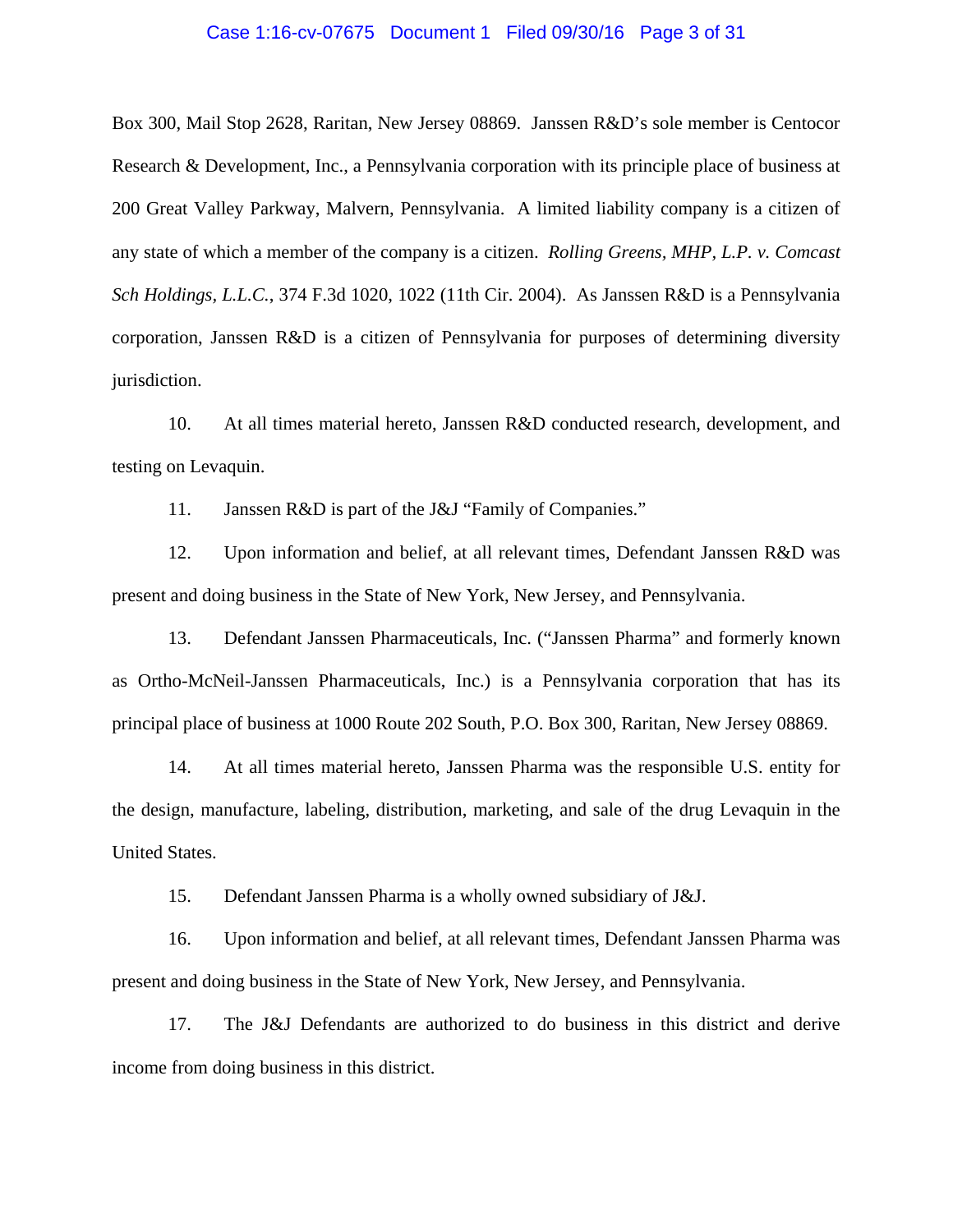### Case 1:16-cv-07675 Document 1 Filed 09/30/16 Page 4 of 31

18. Upon information and belief, the J&J Defendants purposefully availed themselves of the privilege of conducting activities within the this district, thus invoking the benefits and protections of its laws.

19. Upon information and belief, the J&J Defendants did act together to design, sell, advertise, manufacture and/or distribute Levaquin with full knowledge of its dangerous and defective nature.

### **JURISDICTION AND VENUE**

20. This Court has jurisdiction over this action pursuant to 28 U.S.C. § 1332 because the amount in controversy exceeds \$75,000, exclusive of interest and costs, and because Defendants are all either incorporated and/or have their principal place outside of the state in which the Plaintiff resides.

21. The Court also has supplemental jurisdiction pursuant to 28 U.S.C. § 1367.

22. Venue is proper in this Court pursuant to 28 U.S.C. § 1391 in that Defendants conduct business here and are subject to personal jurisdiction in this District. Furthermore, Defendants sell market and/or distribute Levaquin within this District.

### **ACTUAL ALLEGATIONS**

23. At all relevant times, the J&J Defendants were in the business of and did design, research, manufacture, test, advertise, promote, market, sell, distribute, and/or have acquired and are responsible for Defendants who have designed, researched, manufactured, tested, advertised, promoted, marketed, sold and distributed Levaquin.

24. Plaintiff was prescribed and/or otherwise lawfully obtained Levaquin in May 2007. Thereafter, Plaintiff suffered aortic dissection which required surgical repair.

25. Fluoroquinolones ("FLQs") are broad-spectrum synthetic antibacterial agents marketed and sold in oral tablet, IV solution, and ophthalmic solution, used to treat lung, sinus,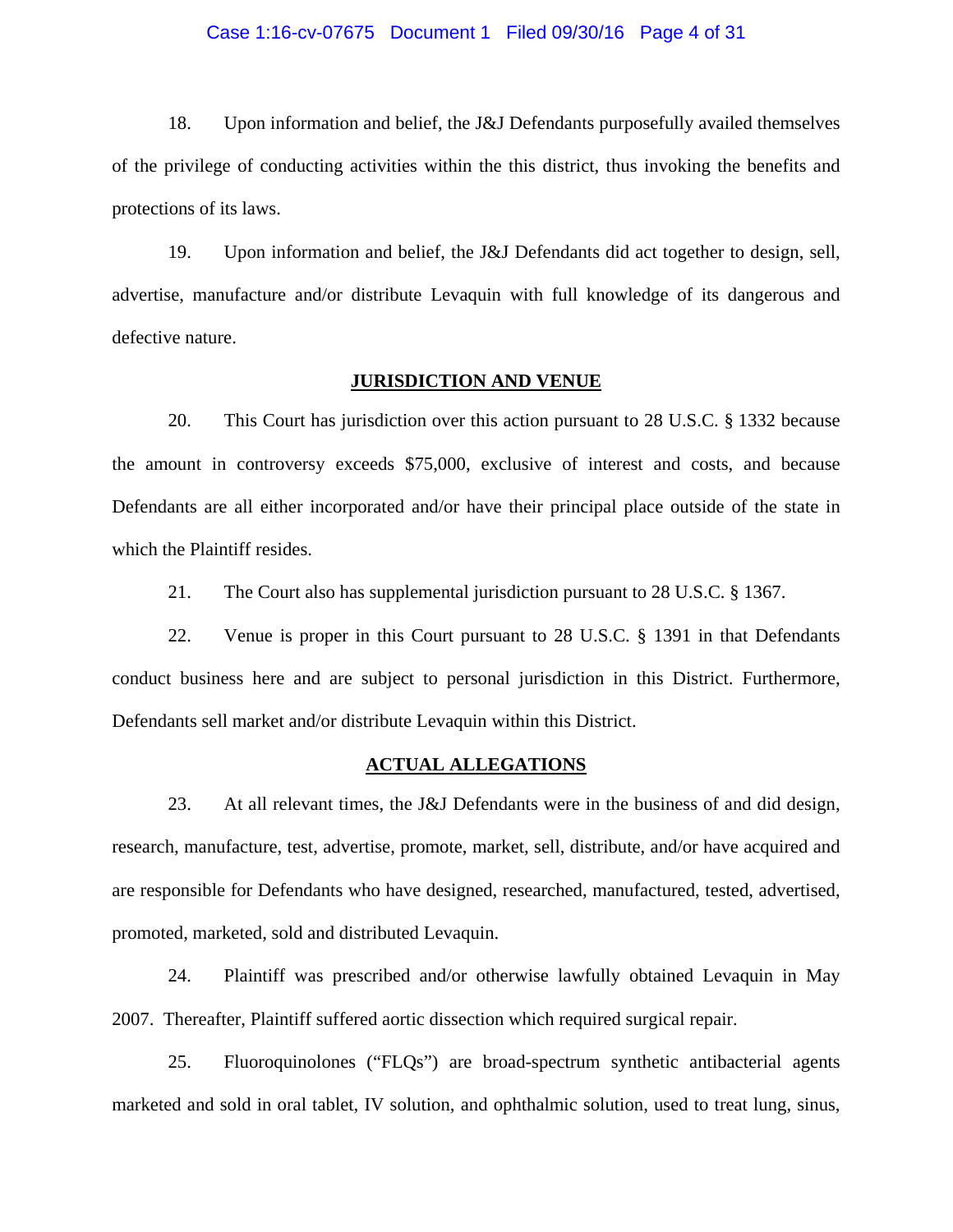### Case 1:16-cv-07675 Document 1 Filed 09/30/16 Page 5 of 31

skin, and urinary tract infections caused by certain germs called bacteria. They are members of the quinolone class of antibiotics.

26. Quinolones are divided into four generations based on their spectrum of antimicrobial activity. The 1st generation, non-fluorinated quinolone antibiotics were developed in the early 1960s and soon revealed themselves as effective against common gram-negative bacteria, but resistance developed rapidly.

27. Twenty years later, in the early 1980s, fluorinated derivatives of the quinolones emerged, revealing a broader, more potent antibiotic, effective against common gram-negative and gram-positive bacteria. These so-called 2nd generation quinolones included Noroxin® (norfloxacin), Cipro, Floxin® (ofloxacin), and pefloxacin (never approved for marketing in the United States).

28. Fluoroquinolones have long been associated with serious side effects. Indeed, many fluoroquinolones have been removed from the United States market due to unacceptable risks of certain adverse events. For example, Omniflox® (temafloxacin) was removed from the market in June 1992 only six months after approval due to low blood sugar, kidney failure, and a rare form of anemia; Trovan® (trovafloxacin) was removed from the market in June 1999 due to severe liver toxicity; Raxar® (grepafloxacin) was removed from the market in October 1999 due to QT-interval prolongation; Zagam® (sparfloxacin) was removed from the market in July 2001 due to QT-interval prolongation; and most recently, Tequin® (gatifloxacin) was removed from the market in May 2006 amid reports of severe blood sugar reactions such as hyperglycemia and hypoglycemia.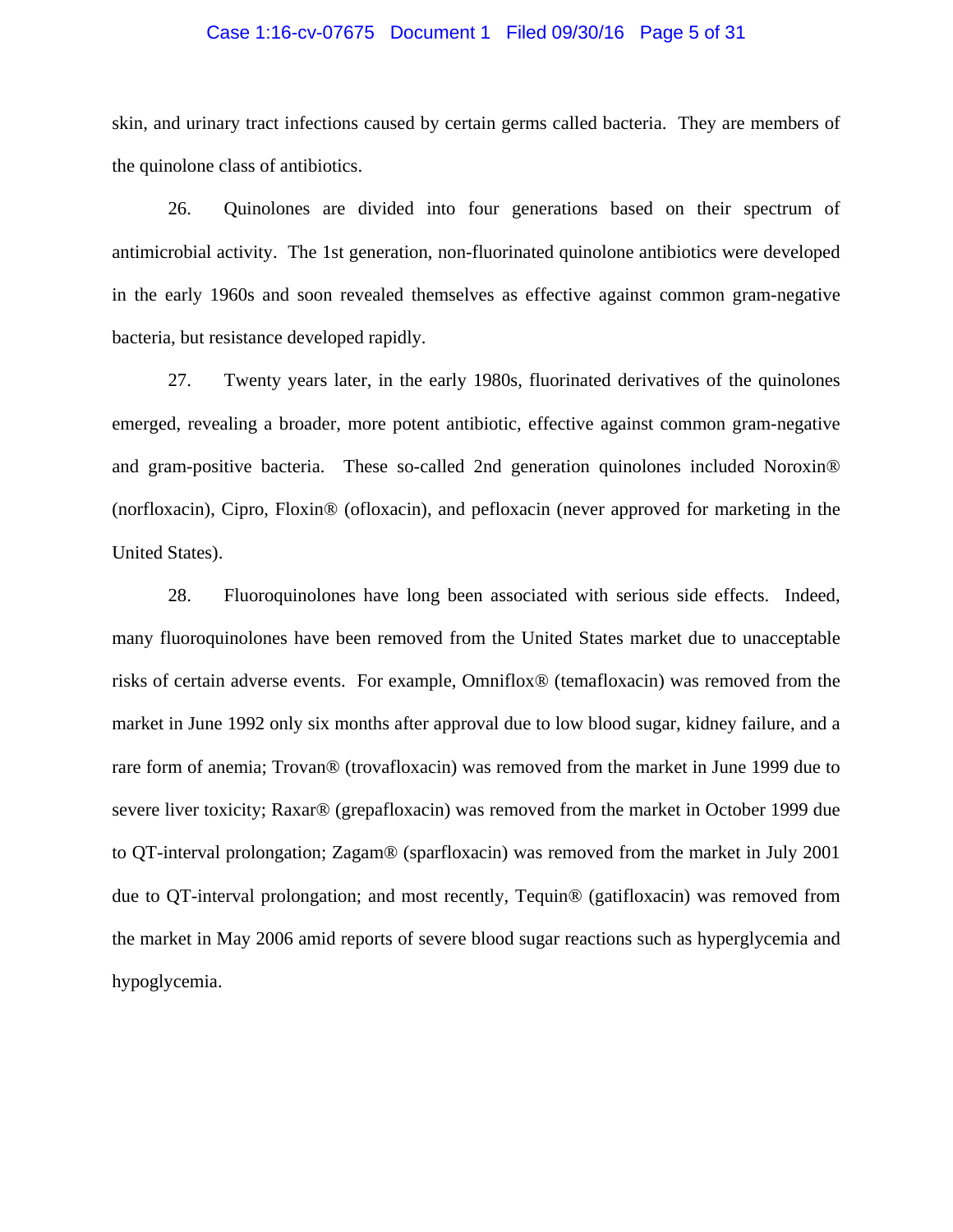### Case 1:16-cv-07675 Document 1 Filed 09/30/16 Page 6 of 31

29. Levaquin was approved by the United States Food and Drug Administration ("FDA") on December 20, 1996 for use in the United States, and is the brand name for the antibiotic levofloxacin.

30. In 2003, after generic versions of Cipro went on the market, one of the J&J Defendants "key strategies" was to "displace ciprofloxacin" as the leading fluoroquinolone on the market. Levaquin subsequently became the number one prescribed fluoroquinolone in the United States. Indeed, by the end of 2004 Levaquin had "surpassed \$1 billion in net trade sales."

31. In 2006, after generic versions of Zithromax, a highly popular macrolide antibiotic, went on the market, Levaquin became the number one prescribed antibiotic in the world.

32. In 2007, Levaquin was ranked 37th of the top 200 drugs that were prescribed in the United States.

33. In 2007, Levaquin was ranked 19th in world sales of prescribed drugs.

34. In 2007, Levaquin accounted for 6.5% of J&J's total revenue, generating \$1.6 billion in revenue, an 8% increase over the previous year.

35. Defendant Janssen Pharma indicates on its website that "[i]n a large number of clinical trials, Levaquin has been shown to have a proven safety and efficacy profile for the treatment of many bacterial infections."

36. However, the scientific evidence has established a clear association between Levaquin and an increased risk of long-term and sometimes irreversible peripheral neuropathy, no matter whether the FLQs are stopped once symptoms develop.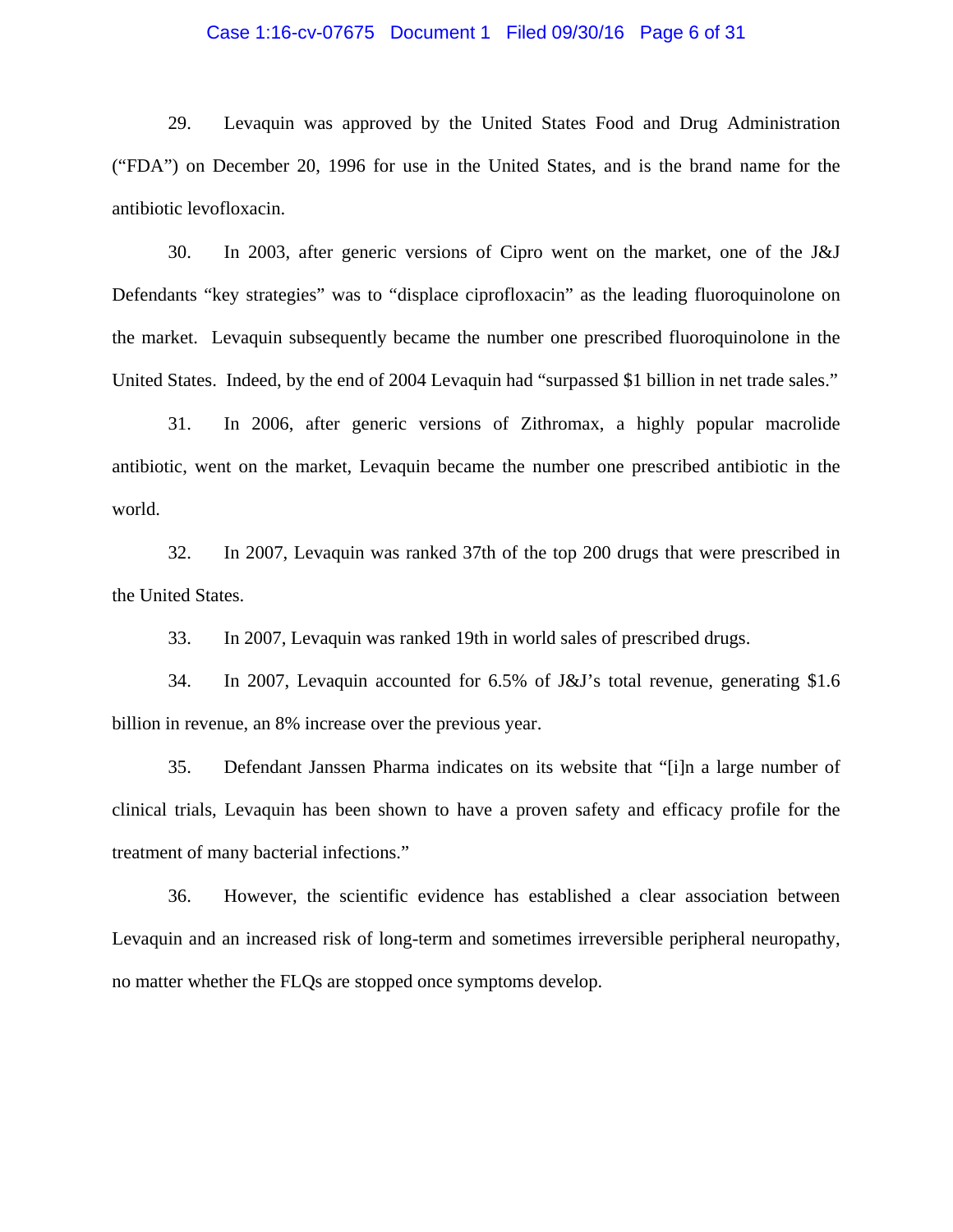### Case 1:16-cv-07675 Document 1 Filed 09/30/16 Page 7 of 31

37. Prior to applying to the FDA for and obtaining approval of their FLQs, Defendants knew or should have known that consumption of FLQs were associated with and/or would cause serious collagen disorders like aortic aneurysms and dissections.

38. Defendants failed to appropriately and adequately inform and warn Plaintiff and Plaintiff's prescribing physicians of the serious and dangerous risks associated with the use of Levaquin concerning aortic aneurysms and dissections, as well as other severe and personal injuries, which are permanent and/or long-lasting in nature, cause significant physical pain and mental anguish, physical impairment, diminished enjoyment of life, and the need for medical treatment, monitoring and/or medications.

39. FDA regulations require that manufacturers monitor and report adverse events ("AEs") associated with their marketed products. 21 C.F.R. § 314.80; 21 C.F.R. § 314.81. Manufacturers are required to review all adverse experience information pertaining to their products obtained from any source, foreign or domestic, including from commercial marketing experience, postmarketing clinical investigations, post-marketing epidemiological/surveillance studies, reports in the scientific literature and unpublished scientific papers. Manufacturers review this information for safety "signals."

40. The FDA has recognized that case reports and case series can play important roles in serving as "safety signals." In fact, the FDA states that a single, well-documented case report can be viewed as a safety signal, particularly if the report describes a positive rechallenge.<sup>1</sup>

41. Indeed, even a single case report may be sufficient to establish a causal relationship between the use of a product and an adverse event.<sup>2</sup>

 $\overline{a}$ 

<sup>&</sup>lt;sup>1</sup> See U.S. Department of Health and Human Services, Food and Drug Administration, Guidance for Industry: Good Pharmacovigilence Practices and Pharmacoepidemiologic Assessment (2005).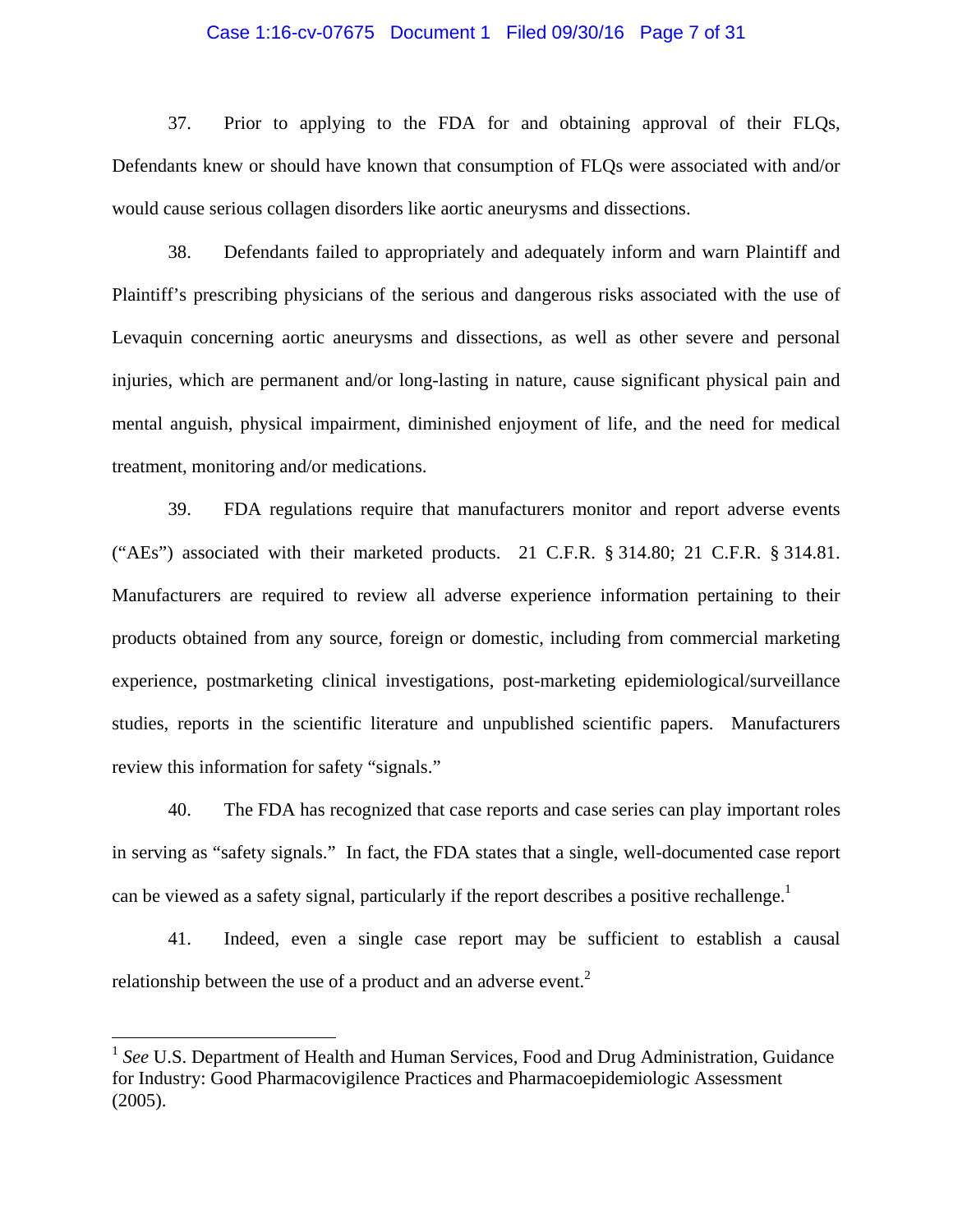### Case 1:16-cv-07675 Document 1 Filed 09/30/16 Page 8 of 31

42. In the pharmaceutical industry, including within Defendants' companies, safety signals generally indicate the need for further investigation.<sup>3</sup>

43. After a signal is identified, the J&J Defendants are obligated to father assess the signal to determine whether it represents a potential safety risk that should be included in product labeling.

44. The J&J Defendants claim to "continually collect and monitor information on the safety and effectiveness of all our medicines, and, in cooperation with the U.S. FDA and other health authorities, we incorporate new data into our product labels so doctors and patients can make informed decisions."<sup>4</sup>

45. Defendants' failure to adequately warn physicians resulted in: (1) patients receiving Levaquin instead of another acceptable and adequate non-fluoroquinolone antibiotic, sufficient to treat the illness for which patients presented to the provider; and (2) physicians failing to warn and instruct consumers about the risk of aortic aneurysm or dissection injuries associated with Levaquin.

46. The failure of Defendants to include appropriate warnings in their products' labels as published to the medical community also resulted in an absence of adequate warnings in patient information presented directly to consumers, either as part of samples packages or as part of the prescription they received from retail pharmacies.

 $\overline{a}$ 

<sup>2</sup> *See* Principles & Practice of Public Health Surveillance, at p. 343. Steven M. Teutsch & R. Elliott Churchill, eds. Third Edition, Oxford University Press, 2010.

<sup>&</sup>lt;sup>3</sup> See Guidance for Industry: Good Pharmacovigilence Practices and Pharmacoepidemiologic Assessment (2005)

<sup>&</sup>lt;sup>4</sup> https://www.washingtonpost.com/nationaVhealth-science/it-pays-to-read-the-warnings-whenyou-open-up-a-prescription/2015/08/03/a29e11b4-d70e-11e4-b3f2-607bd612aeac\_story.html.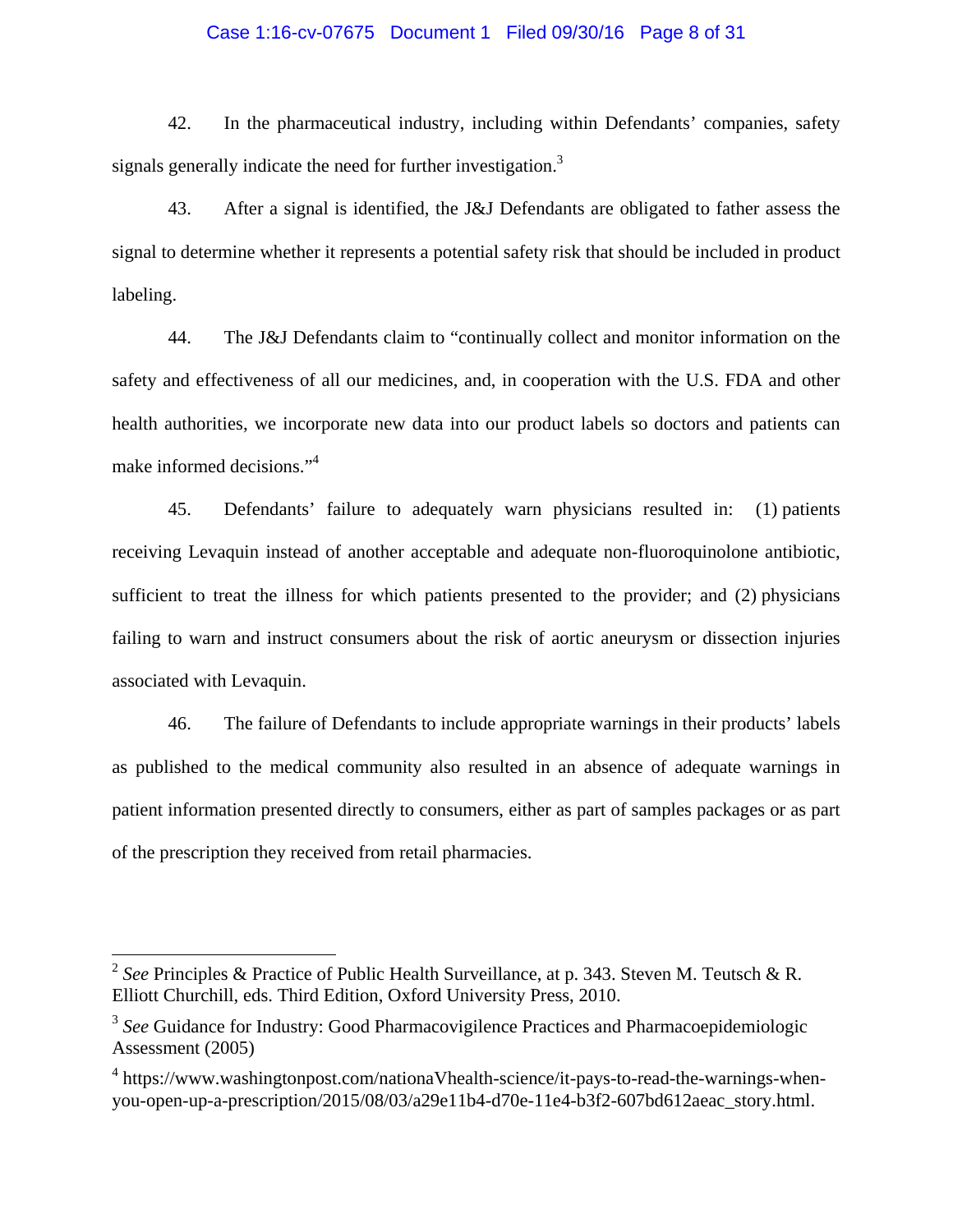### Case 1:16-cv-07675 Document 1 Filed 09/30/16 Page 9 of 31

47. Despite Defendants' knowledge and failure to adequately warn Plaintiff and Plaintiff's physicians of the above, Defendants continued to market Levaquin as a first-line therapy for common bronchitis, sinusitis and other non-life threatening bacterial infectionsconditions for which many safer antibiotics were and are available.

48. On November 5, 2015, the FDA held a joint meeting of the Antimicrobial Drugs Advisory Committee and the Drug Safety and Risk Management Advisory Committee to discuss the safety and efficacy of systemic fluoroquinolones in the context of three indications: acute bacterial sinusitis (ABS), acute bacterial exacerbation of chronic bronchitis in those with chronic obstructive pulmonary disease (ABECB-COPD), and uncomplicated urinary tract infections (uUTI). The FDA asked committee members to determine whether the benefits of FLQ therapy in these three indications justifies the associated risks of FLQ use.

49. While fluoroquinolones are currently approved for these three indications, FDA reviewers, along with over 30 open public hearing speakers, voiced the need for stronger labels on these indications due to the modest or absent treatment benefits of the drugs for the three indications, and the serious adverse events associated with their use. These serious adverse events include tendonitis, tendon rupture, central nervous system effects, peripheral neuropathy, myasthenia gravis exacerbation, phototoxicity, hypersensitivity and certain cardiovascular effects (i.e., QT prolongation).

50. In advance of the advisory committee meeting, FDA reviewers released briefing documents that indicated the potential side effects of fluoroquinolone use, including permanent peripheral neuropathy, may outweigh the benefits provided by the medications, as patients often receive the drugs for infections that resolve themselves or can be treated with medications that do not carry the same risks. For instance, an evaluation of placebo-controlled trials in ABS or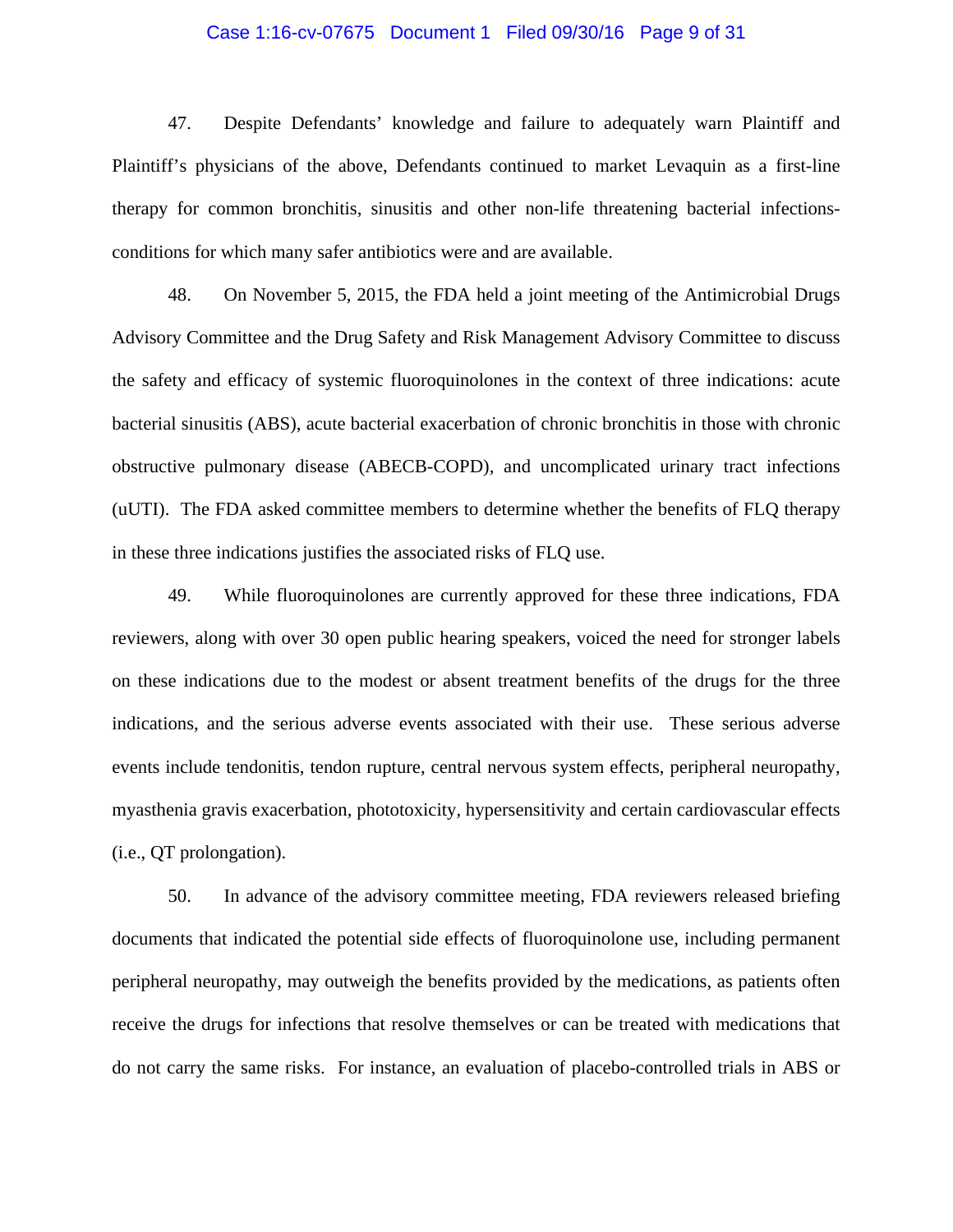### Case 1:16-cv-07675 Document 1 Filed 09/30/16 Page 10 of 31

mild ABECB-COPD showed that a large proportion of patients randomized to receive placebo recovered and thus the illnesses appeared to be self-limited for many. Moreover, some trials failed to show any differences in outcome measures when comparing the antibacterial drug to placebo.

51. A lengthy review of serious and sometimes permanent adverse events, including permanent peripheral neuropathy, associated with FLQ use followed the discussion of questionable efficacy for the three indications in question. The FDA cited specifically adverse event reporting from patients highlighting a "constellation of symptoms" referred to as "Fluoroquinolone-Associated Disability" (FQAD). Individuals with FQAD were defined by the FDA as patients who were prescribed an oral fluoroquinolone to treat urinary tract infections, bronchitis or sinusitis, and who experienced disabling adverse events, lasting 30 days or longer, in two of the following body systems: neuromuscular, neuropsychiatric, peripheral neuropathy, senses, skin, cardiovascular.

52. After hearing testimony from industry representatives, as well as dozens of individuals who described a wide range of harmful effects on their health and cognitive ability from fluoroquinolone use, the panel voted overwhelmingly that the benefits and risks for systemic fluoroquinolone drugs do not support the current labeled indications for the treatment of ABS (unanimous), ABECB-COPD (18-2, with one abstention), or uncomplicated urinary tract infection (20-1).

53. On May 12, 2016, the FDA issued a safety announcement advising that "the serious side effects associated with fluoroquinolone antibacterial drugs generally outweigh the benefits for patients with sinusitis, bronchitis, and uncomplicated urinary tract infections who have other treatment options." The FDA instructed that patients with these conditions should not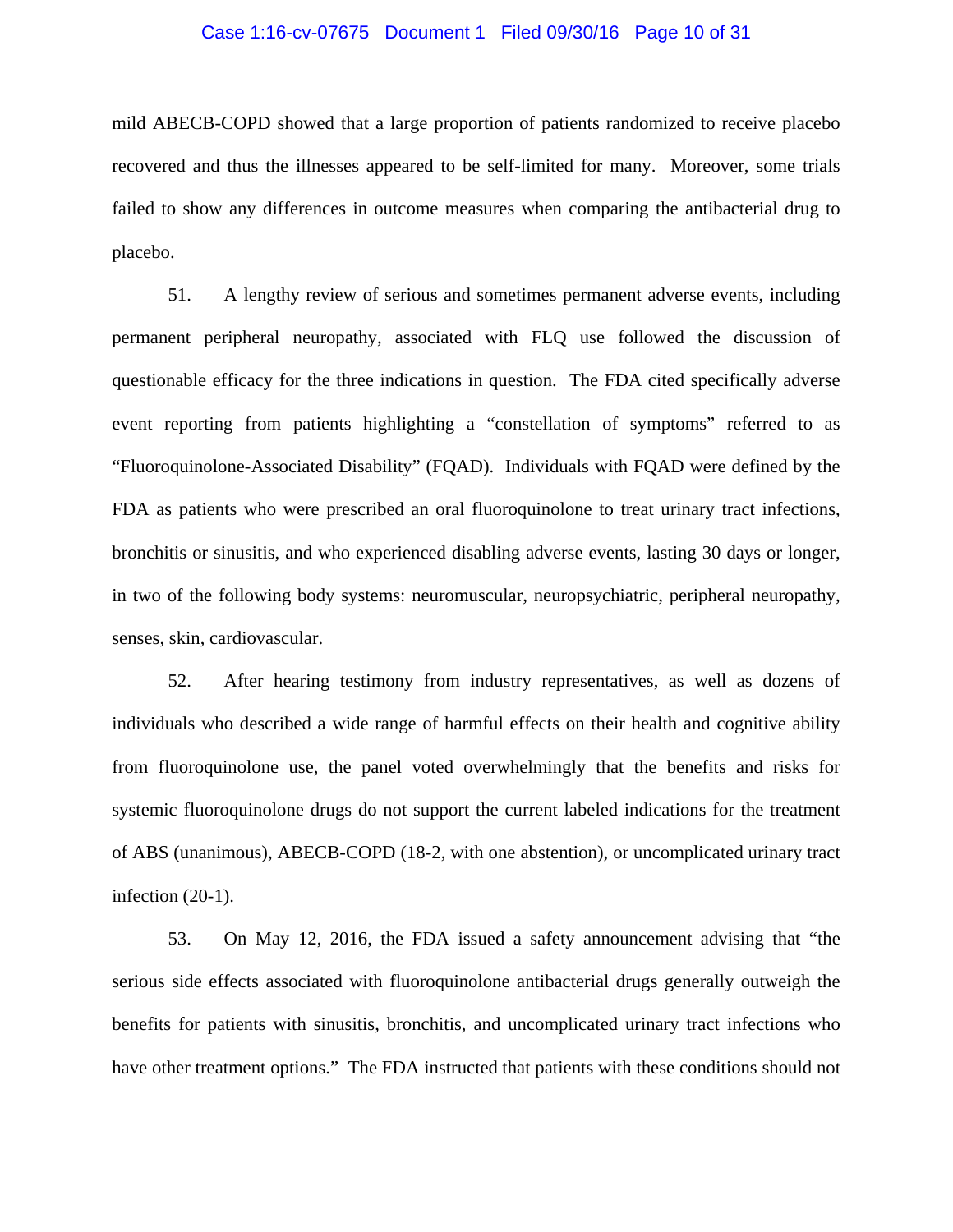### Case 1:16-cv-07675 Document 1 Filed 09/30/16 Page 11 of 31

be treated with a fluoroquinolone if alternative treatment options are available. The May 12th announcement also cautioned that a safety review demonstrated that FLQs "are associated with disabling and potentially permanent serious side effects that can occur together." The side effects can involve the tendons, muscles, joints, nerves, and central nervous system.

54. Upon information and belief, on or around May 12, 2016, the FDA issued a safety labeling change notification to the Bayer and J&J Defendants. Among other things, the notification directed Defendants to update their FLQ labels to provide new safety information regarding "serious adverse reactions [that] can occur together and can be disabling and potentially irreversible." The FDA also required a revision to the boxed warning for FLQs to include new warnings regarding peripheral neuropathy and central nervous systems effects.

55. In addition, two epidemiologic studies were published in October and November 2015 linking the use of fluoroquinolones to aortic aneurysms and dissections, each of which are major, life-threatening disorders.

56. The first of these was a study published in the Journal of American Medical Association in October 2015 by *Lee et al.*. The authors' stated objective was to "examine the relationship between fluoroquinolone therapy and the risk of developing aortic aneurysm and dissection."<sup>5</sup> In doing so, the authors noted that "fluoroquinolones have been associated with collagen degradation raising safety concerns related to more serious collagen disorders with the use of these [FLQ] antibiotics." The authors conducted a nested case-control study of 1,477 case patients and 147,000 matched control cases from Taiwan's National Health Insurance Research Database from among 1 million individuals observed from January 2000 through December 2011. After propensity score adjustment, *Lee et al.* confirmed that the current use (defined as

1

<sup>&</sup>lt;sup>5</sup> Lee CC, Lee MT, Chen YS et al. Risk of Aortic Dissection and Aortic Aneurysm in Patients Taking Oral Fluoroquinolone. JAMA Intern Med. 2015 Nov 1;175(11):1839-47.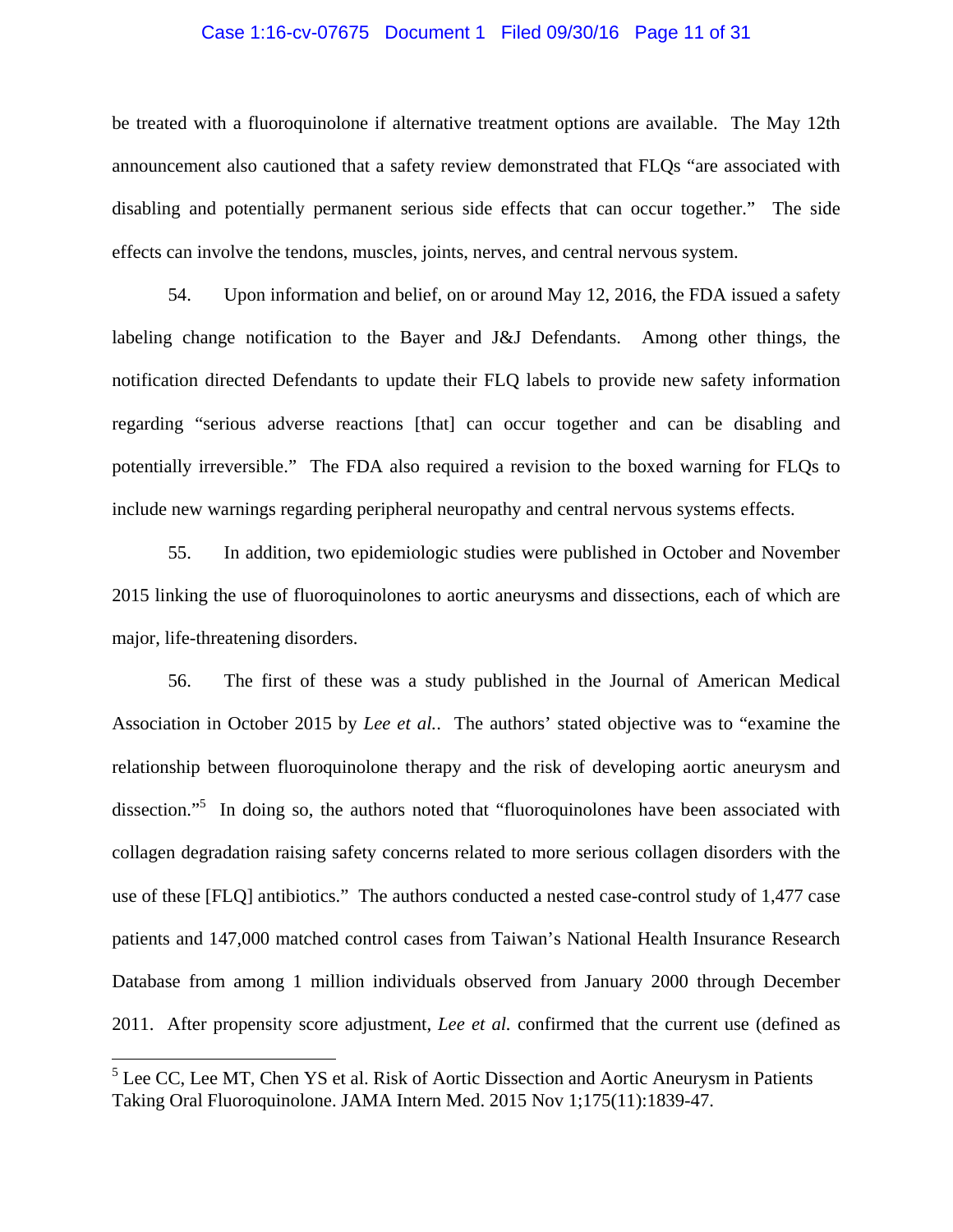### Case 1:16-cv-07675 Document 1 Filed 09/30/16 Page 12 of 31

patients having a fluoroquinolone prescription filled within 60 days of the index date) of fluoroquinolones was found to be associated with increased risk for aortic aneurysm or dissection with a statistically significant relative risk of 2.43 (95% CI, 1.83-3.22), representing a 143% increased risk. The authors also found a statistically significant increased risk for past users (defined as those who filled a fluoroquinolone prescription between 61 and 365 days prior to the aortic aneurysm) of fluoroquinolones of 1.48 (95% CI, 1.18-1.86), representing a 48% increased risk.

57. In a study published in November 2015, *Daneman et al.* followed 657,950 patients prospectively in a cohort epidemiological study in order to, among other things, "... test for a potentially lethal association between fluoroquinolones and aortic aneurysms."<sup>6</sup> The 657,950 patients received at least one fluoroquinolone during follow-up, amounting to 22,380,515 days of treatment. The authors found that 18,391 developed aortic aneurysms for a statistically significant adjusted hazard ratio of 2.24 (95% CI,  $2.02 - 2.49$ ) or 124% increased risk.

58. In 2008, the FDA requested that a black boxed warning be placed on all fluoroquinolone drugs to warn of the increased risk of tendinitis and Achilles tendon rupture. It is widely accepted in the medical literature that one of the suspected mechanisms of action by which fluoroquinolones induce tendinitis is through collagen degradation.<sup>7</sup> As noted, *Lee et al.* similarly recognizes that fluoroquinolones have been associated with collagen degradation. Type I and type III collagen comprise the majority of collagen in the Achilles tendon, and also

 $\overline{a}$ 

<sup>&</sup>lt;sup>6</sup> Daneman N, Lu H, Redelmeier DA. Fluoroquinolones and collagen associated severe adverse events: a longitudinal cohort study. BMJ Open. 2015 Nov 18;5(11):e010077.

<sup>7</sup> *See, e.g.*, Childs, S. G. (2007). Pathogenesis of tendon rupture secondary to fluoroquinolone therapy. Orthop.Nurs., 26, 175-182.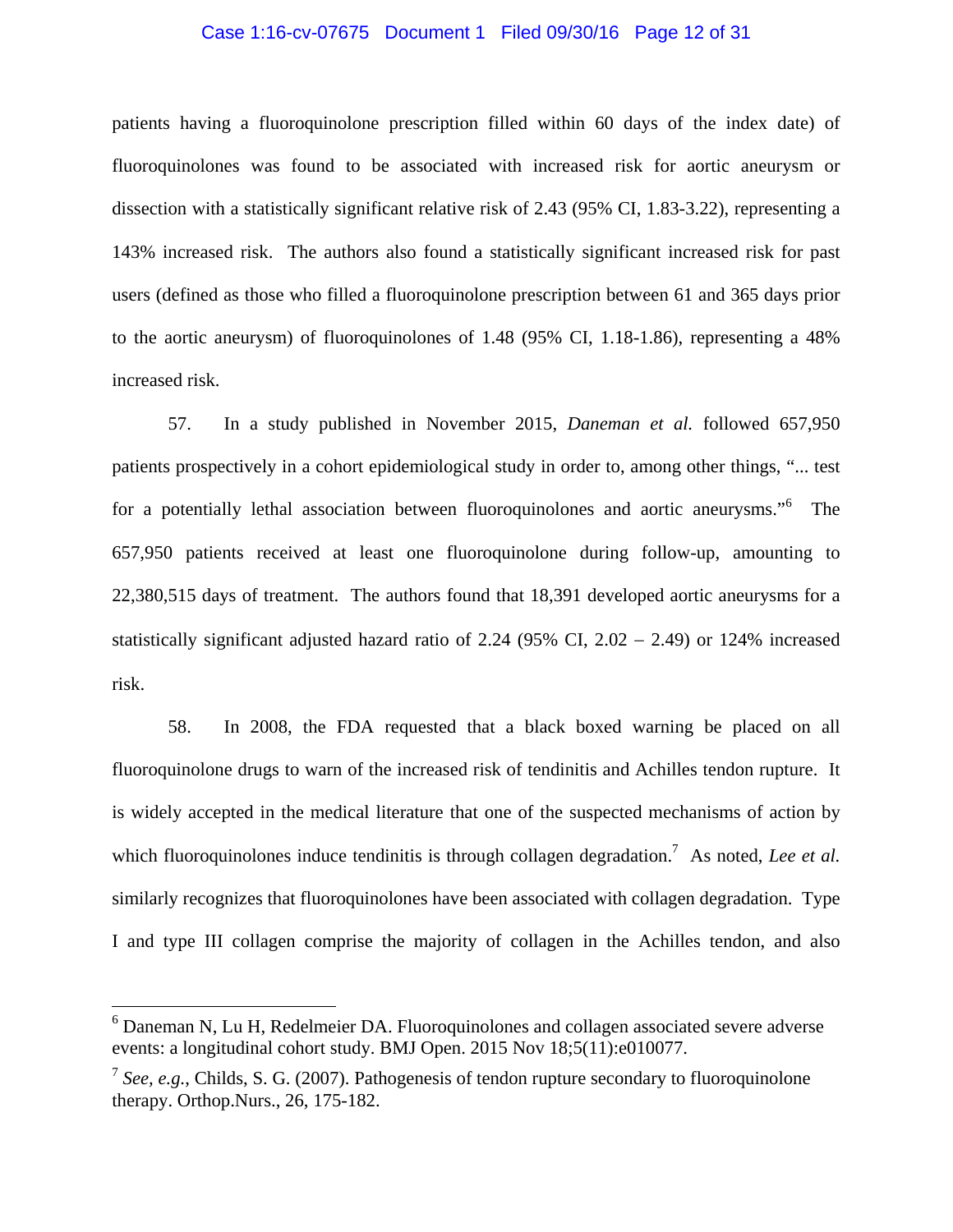### Case 1:16-cv-07675 Document 1 Filed 09/30/16 Page 13 of 31

comprise the majority (80% to 90%) of collagen in the aorta. Thus, Defendants knew or should have known that the risk for developing tendinitis-a black boxed risk-may cause or aggravate aortic aneurysm or dissection by a similar mechanism. In fact, the relationship between the duration of fluoroquinolone therapy and risk of aortic aneurysm and dissection in comparison with fluoroquinolone-associated tendon rupture was specifically addressed by Lee *et al.* The authors concluded that "our results demonstrating a higher rate of aortic aneurysm and dissection within 60 days of fluoroquinolone therapy are in concordance with these [fluoroquinoloneassociated tendon rupture] findings."

59. The Defendants' failure to investigate or study the potential association between Levaquin and aortic rupture and dissection was not due to lack of awareness. Defendants have for years had in their possession adverse event reports denoting patients who had received levofloxacin and suffered aortic aneurysm ruptures, aortic dissections and/or aortic ruptures following therapy. Despite their internal knowledge surrounding the collagen issue with their FLQ drug, Defendants failed to investigate or initiate any studies or testing regarding aortic aneurysm or dissection in association with FLQ use, much less update their Levaquin label to apprise the medical community or patients of this important safety risk.

### **TOLLING OF THE STATUTE OF LIMITATIONS**

60. Defendants, at all relevant times, knew or should have known of the problems and defects with Levaquin, and the falsity and misleading nature of Defendants' statements, representations and warranties with respect to Levaquin. Defendants concealed and failed to notify Plaintiff and the public of such defects.

61. Any applicable statute of limitation has therefore been tolled by Defendants' knowledge, active concealment and denial of the facts alleged herein, which behavior is ongoing.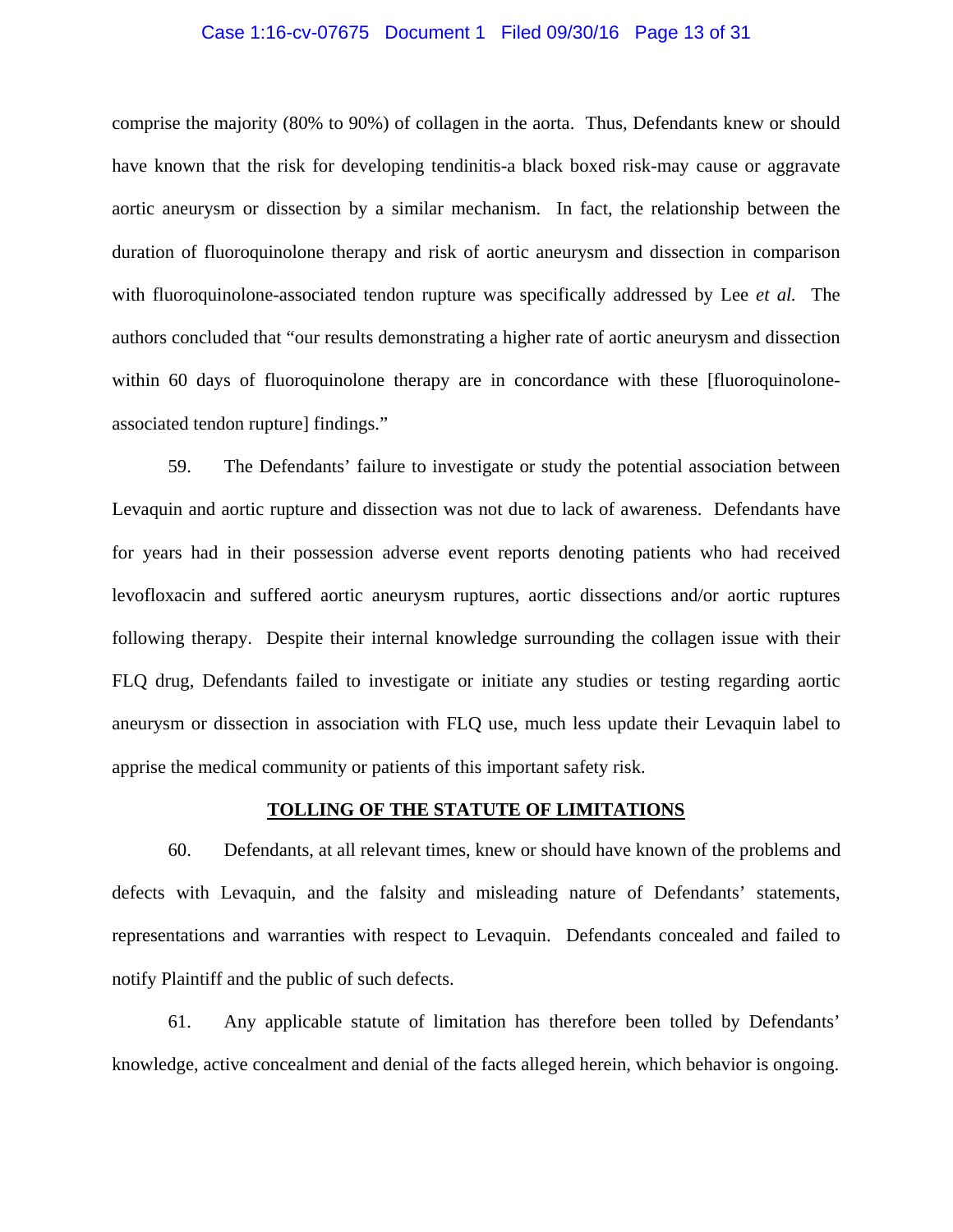#### **COUNT I**

# **[Strict Liability]**

62. Plaintiff re-alleges all prior paragraphs of the Complaint as if set out here in full.

63. The Levaquin manufactured, marketed, supplied and/or distributed by Defendants was defective at the time of manufacture, development, production, testing, inspection, endorsement, prescription, sale and distribution in that warnings, instructions and directions accompanying such labels failed to warn of the dangerous risks they posed, including the risk of developing aortic aneurysms and dissections.

64. At all times alleged herein, the Levaquin manufactured, marketed, supplied, and/or distributed by Defendants was defective, and Defendants knew that Levaquin was to be used by consumers without inspection for defects. Moreover, Plaintiff, Plaintiff's prescribing physicians, and Plaintiff's healthcare providers neither knew nor had reason to know at the time of Plaintiff's use of Levaquin of the aforementioned defects. Ordinary consumers would not have recognized the potential risks for which Defendants failed to include the appropriate warnings.

65. At all times alleged herein, the Levaquin was prescribed to and used by Plaintiff as intended by Defendants and in a manner reasonably foreseeable to Defendants.

66. The design of Levaquin was defective in that the risks associated with using the drugs as a first-line therapy for infections that did not dictate the use of Levaquin outweighed any benefits of their design. Any benefits associated with the use of Levaquin in such situations were either relatively minor or nonexistent and could have been obtained by the use of other, alternative treatments and products that could equally or more effectively reach similar results but without the increased risk of developing aortic aneurysms and dissections.

67. The defect in design existed when the products left Defendants' possession.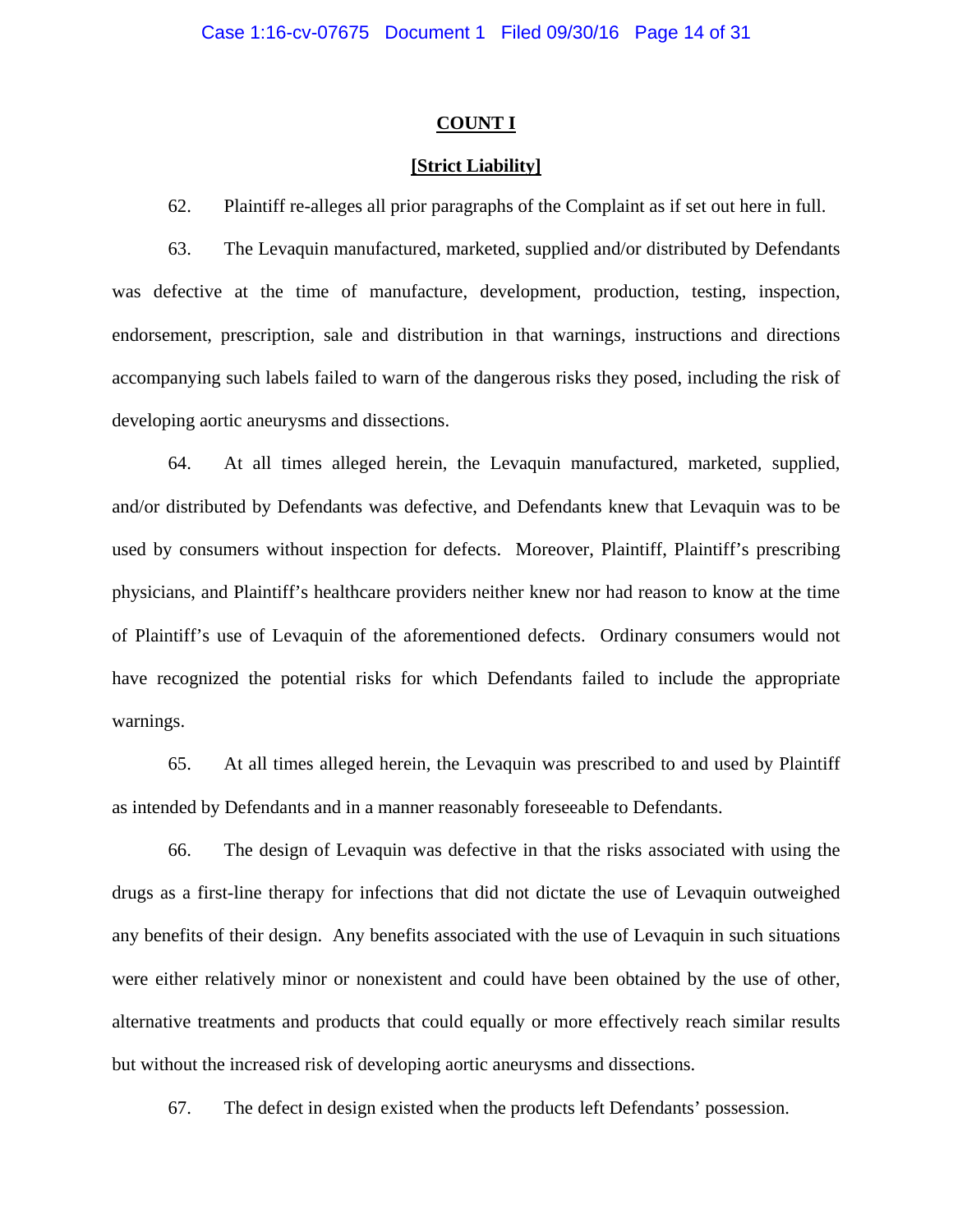### Case 1:16-cv-07675 Document 1 Filed 09/30/16 Page 15 of 31

68. At the time Levaquin left the control of Defendants, Defendants knew or should have known of the risks associated with ingesting their drug.

69. As a result of the defective condition of Levaquin, Plaintiff suffered the injuries and damages alleged herein.

WHEREFORE, Plaintiff respectfully requests that this Court enter judgment in Plaintiff's favor for compensatory and punitive damages, together with interest, costs herein incurred, attorneys' fees, and all such other and further relief as this Court deems just and proper.

### **COUNT II**

### **[Product Liability - Failure to Warn]**

70. Plaintiff re-alleges all prior paragraphs of the Complaint as if set out here in full.

71. Defendants have engaged in the business of selling, distributing, supplying, manufacturing, marketing, and/or promoting Levaquin and, through that conduct, have knowingly and intentionally placed such drugs into the stream of commerce with full knowledge that their products reach consumers such as Plaintiff who ingested them.

72. Defendants did in fact sell, distribute, supply, manufacture, and/or promote Levaquin to Plaintiff and to Plaintiff's prescribing physicians. Additionally, Defendants expected the drugs they were selling, distributing, supplying, manufacturing, and/or promoting to reach - and they did in fact reach - prescribing physicians and consumers, including Plaintiff and Plaintiff's prescribing physicians, without any substantial change in the condition from when they were initially distributed by Defendants.

73. At all times herein mentioned, Levaquin was defective and unsafe in manufacture such that they were unreasonably dangerous to the user, and were so at the time they were distributed by Defendants and ingested by Plaintiff. The defective condition of such drugs was due in part to the fact that they were not accompanied by proper warnings regarding the possible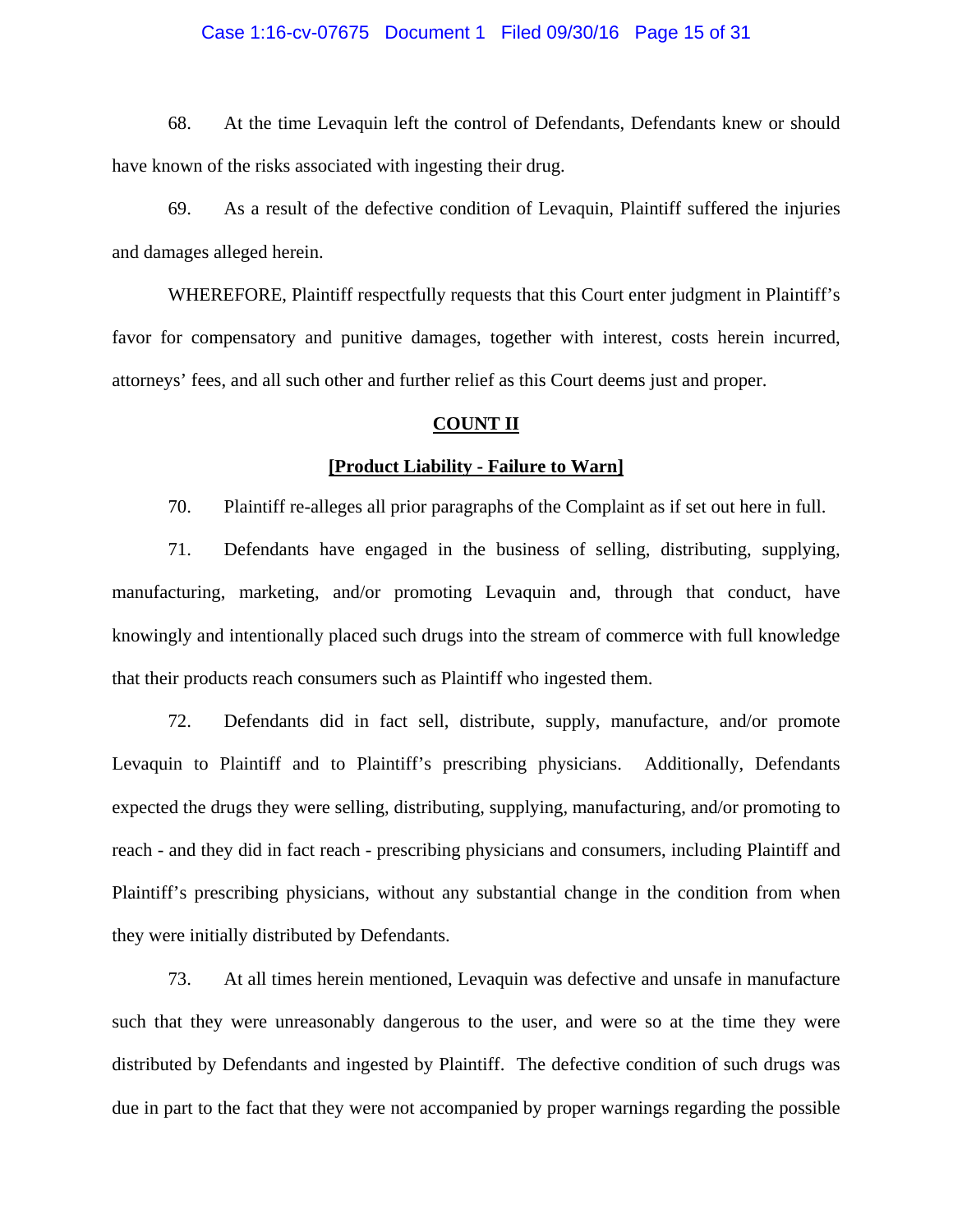### Case 1:16-cv-07675 Document 1 Filed 09/30/16 Page 16 of 31

side effect of developing long-term and potentially irreversible aortic aneurysms and dissections as a result of their use.

74. This defect caused serious injuries to Plaintiff, who used Levaquin in its intended and foreseeable manner.

75. At all times herein mentioned, Defendants had a duty to properly design, manufacture, compound, test, inspect, package, label, distribute, market, examine, maintain supply, provide proper warnings, and take such steps to assure that Levaquin did not cause users to suffer from unreasonable and dangerous side effects.

76. Defendants so negligently and recklessly labeled, distributed, and promoted Levaquin that it was dangerous and unsafe for the use and purpose for which it was intended.

77. Defendants negligently and recklessly failed to warn of the nature and scope of the side effects associated with Levaquin, namely aortic aneurysms and dissections.

78. Defendants were aware of the probable consequences of the aforesaid conduct. Despite the fact that Defendants knew or should have known that Levaquin caused serious injuries, they failed to exercise reasonable care to warn of the dangerous side effect of developing aortic aneurysms and dissections from its use, even though this side effect was known or reasonably scientifically knowable at the time of their marketing and distribution. Defendants willfully and deliberately failed to avoid the consequences associated with their failure to warn, and in doing so, Defendants acted with a conscious disregard for the safety of Plaintiff.

79. Plaintiff could not have discovered any defect in Levaquin through the exercise of reasonable care.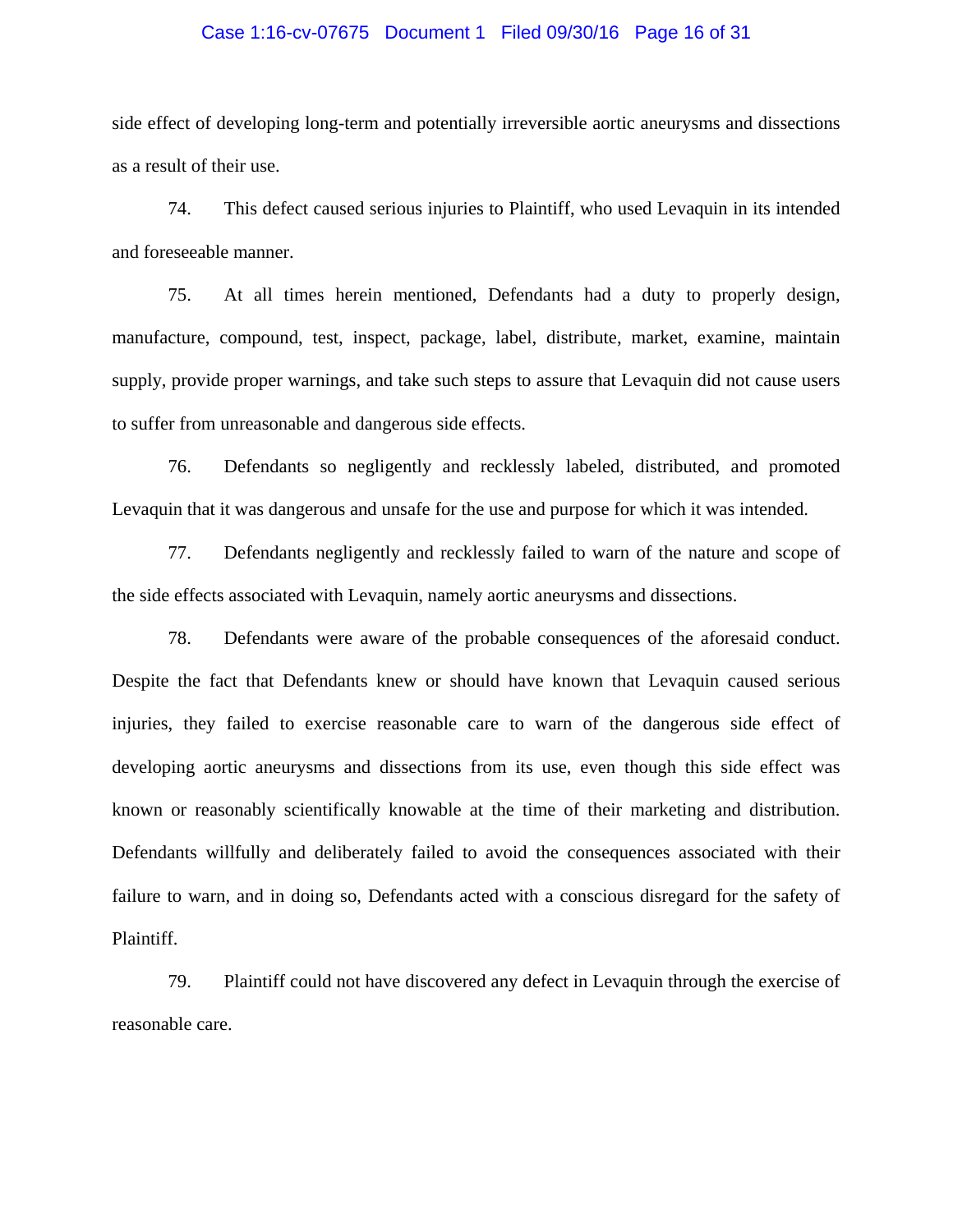### Case 1:16-cv-07675 Document 1 Filed 09/30/16 Page 17 of 31

80. Defendants, as the manufacturers and/or distributors of Levaquin, are held to the level of knowledge of experts in the field.

81. Plaintiff reasonably relied upon the skill, superior knowledge, and judgment of Defendants.

82. Had Defendants properly disclosed the risks associated with Levaquin, Plaintiff would have avoided the risk of aortic aneurysms and dissections by not using the drug.

83. As a direct and proximate result of the carelessness, negligence, recklessness, and gross negligence of Defendants alleged herein, and in such other ways to be later shown, the subject product caused Plaintiff to sustain injuries as herein alleged.

WHEREFORE, Plaintiff respectfully requests that this Court enter judgment in Plaintiff's favor for compensatory and punitive damages, together with interest, costs herein incurred, attorneys' fees, and all such other and further relief as this Court deems just and proper.

### **COUNT III**

### **[Negligence]**

84. Plaintiff re-alleges all prior paragraphs of the Complaint as if set out here in full.

85. At all times material hereto, Defendants had a duty to exercise reasonable care to consumers, including Plaintiff herein, in the design, development, manufacture, testing, inspection, packaging, promotion, marketing, distribution, labeling, and/or sale of Levaquin.

86. Defendants breached their duty of reasonable care to Plaintiff in that they negligently promoted, marketed, distributed, and/or labeled Levaquin.

87. Plaintiff's injuries and damages alleged herein were and are the direct and proximate result of the carelessness and negligence of Defendants, including, but not limited to, one or more of the following particulars: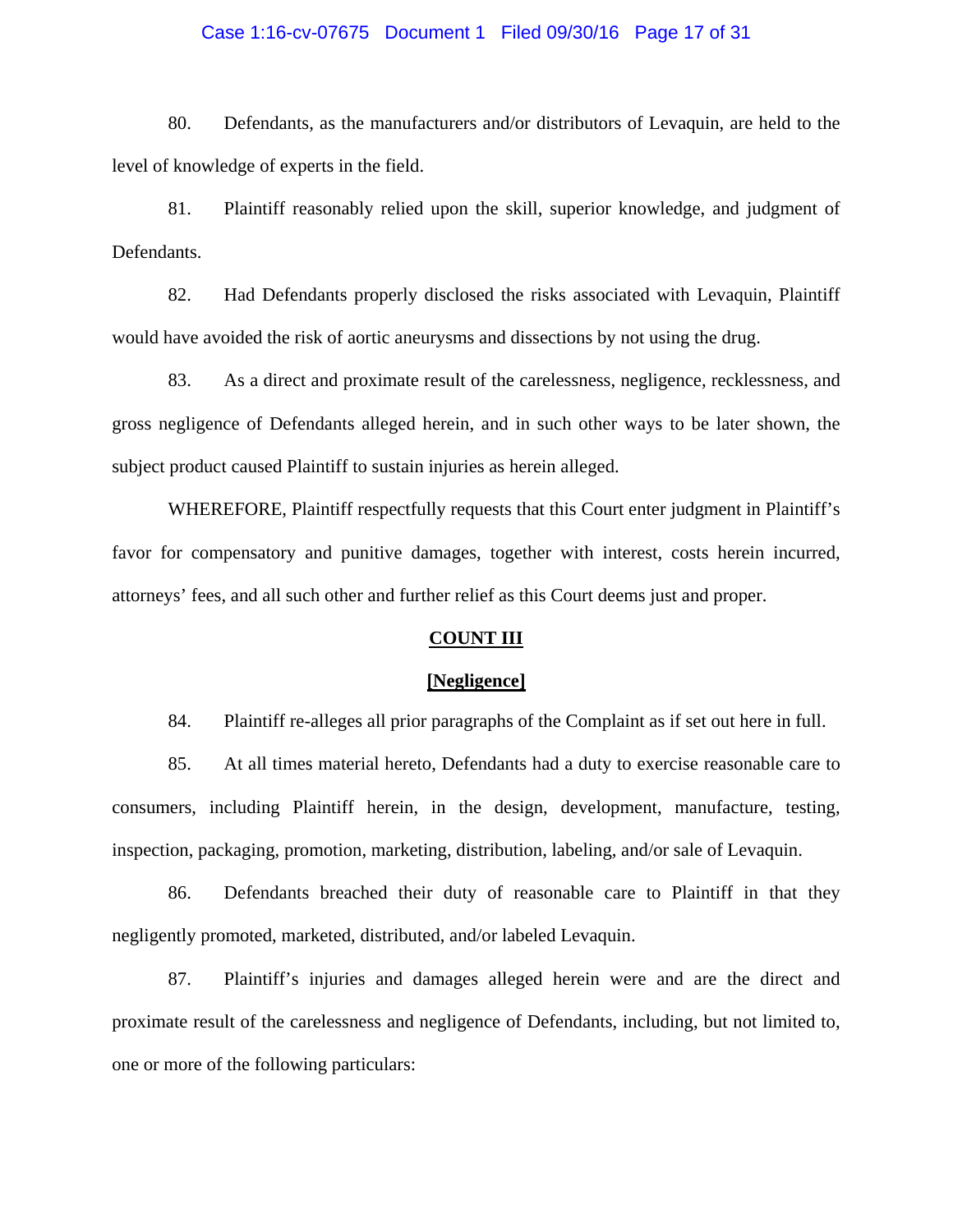- a) In the design, development, research, manufacture, testing, packaging, promotion, marketing, sale, and/or distribution of Levaquin;
- b) In failing to warn or instruct, and/or adequately warn or adequately instruct, users of the subject product, including Plaintiff herein, of the dangerous and defective characteristics of Levaquin;
- c) In the design, development, implementation, administration, supervision, and/or monitoring of clinical trials for Levaquin;
- d) In promoting Levaquin in an overly aggressive, deceitful, and fraudulent manner, including as a first-line therapy to treat infections for which they were not required despite evidence as to the drug's defective and dangerous characteristics due to its propensity to cause aortic aneurysms and dissections;
- e) In representing that Levaquin was safe for its intended use when, in fact, the products were unsafe for their intended use;
- f) In failing to perform appropriate pre-market testing of Levaquin;
- g) In failing to perform appropriate post-market surveillance of Levaquin;
- h) In failing to adequately and properly test Levaquin before and after placing it on the market;
- i) In failing to conduct sufficient testing on Levaquin which, if properly performed, would have shown that it had the serious side effect of causing aortic aneurysms and dissections;
- j) In failing to adequately warn Plaintiff and Plaintiff's healthcare providers that the use of Levaquin drugs carried a risk of developing aortic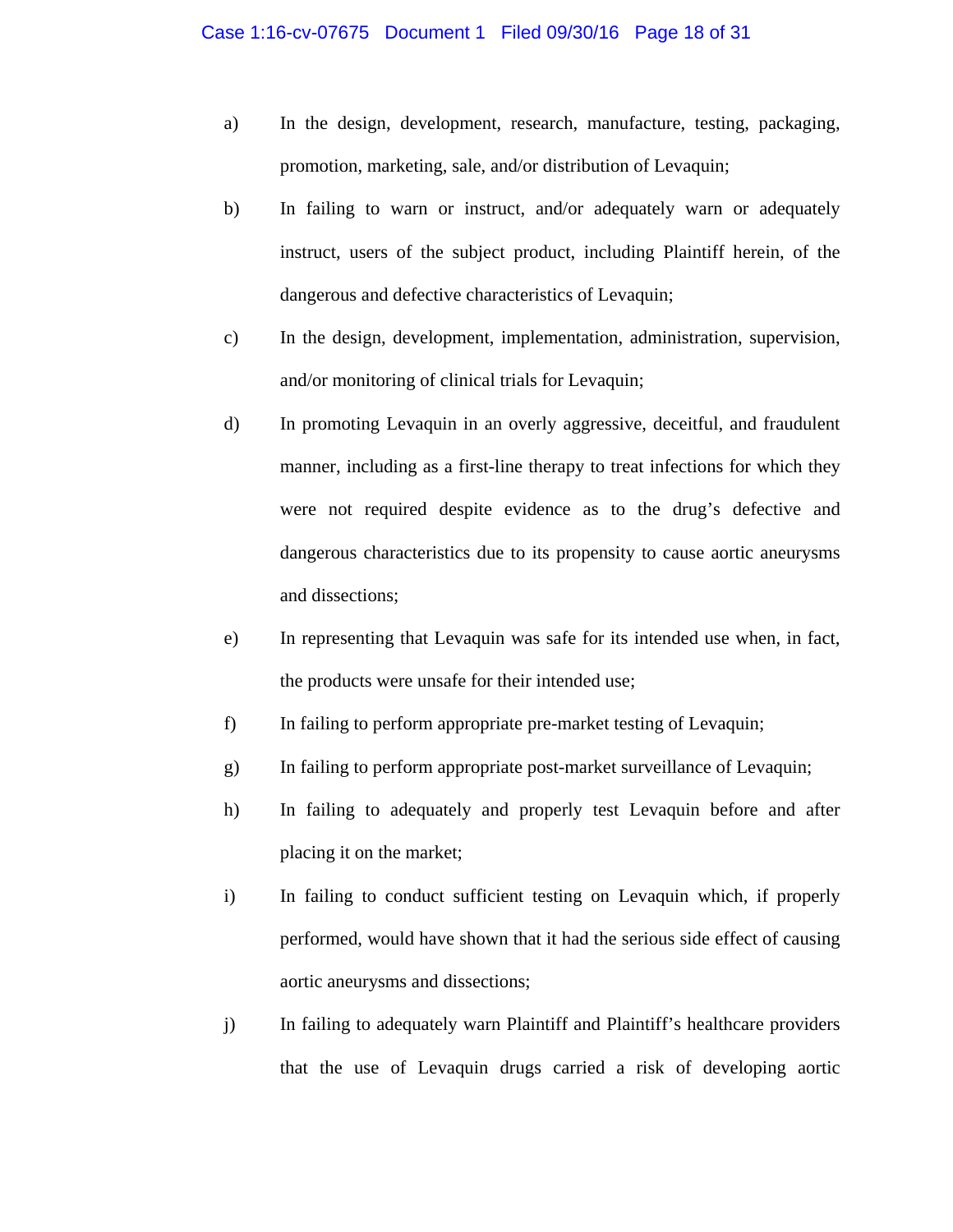aneurysms and dissections. And the J&J Defendants were also specifically aware that the risk information contained in their FLQ medication guide was not effective in conveying the risks to patients regarding Levaquin. In an internal analysis conducted by the J&J Defendants in 2010, it was noted that "there is a continuing problem that at least half of the patients read only some or none of the [medication] guide." Moreover, of those patients who did read it, there were "low scores" on adequately conveying "information regarding risks."

- k) In failing to provide adequate post-marketing warnings or instructions after Defendants knew or should have known of the significant risk of aortic aneurysms and dissections associated with the use of Levaquin; and
- l) In failing to adequately and timely inform Plaintiff and the healthcare industry of the risk of serious personal injury, namely aortic aneurysms and dissections from Levaquin ingestion as described herein.

88. Defendants knew or should have known that consumers, such as Plaintiff, would foreseeably suffer injuries as a result of Defendants' failure to exercise reasonable and ordinary care.

89. As a direct and proximate result of Defendants' carelessness and negligence, Plaintiff suffered severe and permanent physical and emotional injuries, including, but not limited to an aortic dissection. Plaintiff has endured pain and suffering, physical impairment, suffered economic loss, including incurring significant expenses for medical care and treatment, and will continue to incur such expenses in the future. Plaintiff seeks actual and punitive damages from Defendants as alleged herein.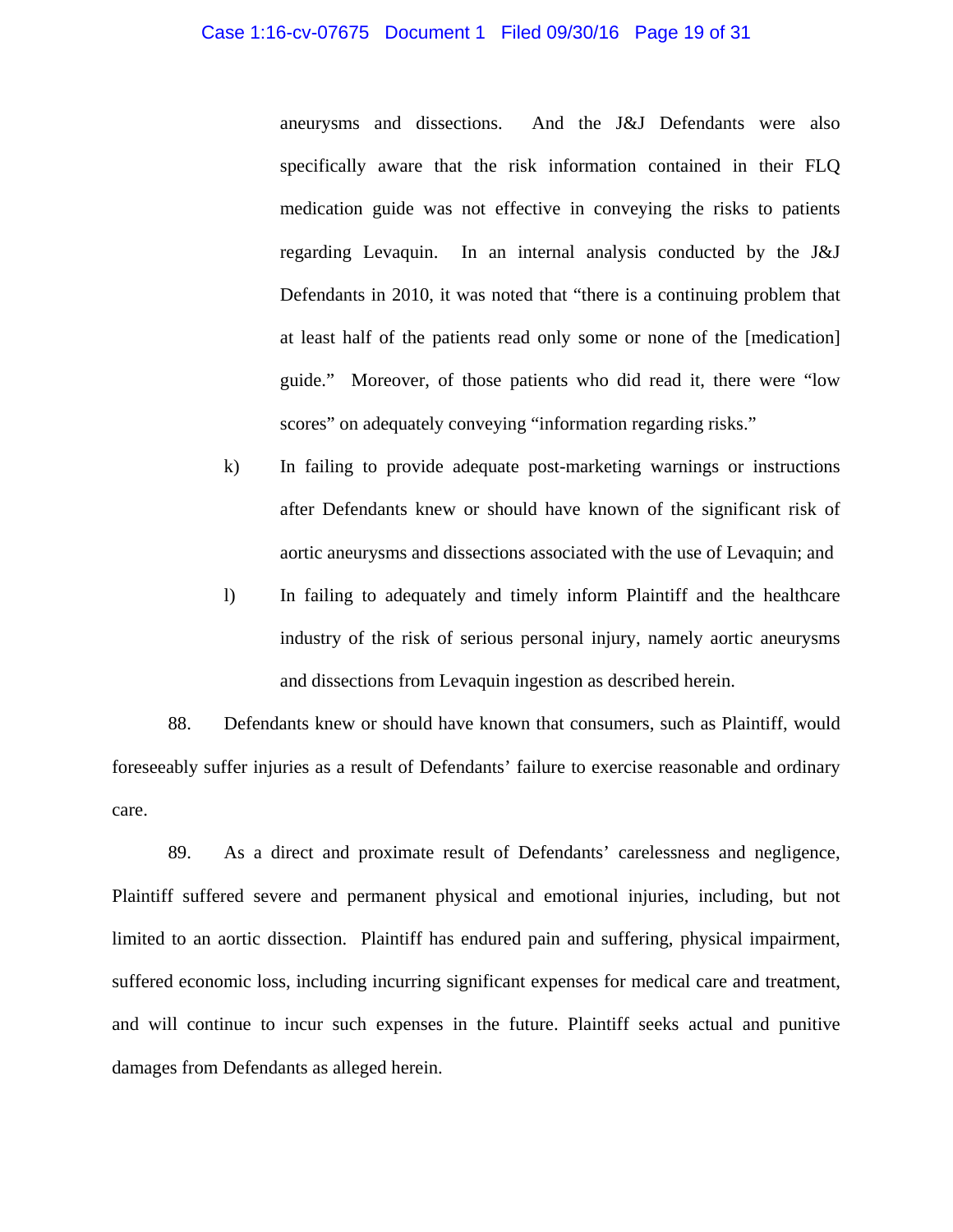WHEREFORE, Plaintiff respectfully request that this Court enter judgment in Plaintiff's favor for compensatory and punitive damages, together with interest, costs herein incurred, attorneys' fees, and all such other and further relief as this Court deems just and proper.

### **COUNT IV**

# **[Breach of Express Warranty]**

90. Plaintiff re-alleges all prior paragraphs of the Complaint as if set out here in full.

91. Before Plaintiff was first prescribed Levaquin and during the period in which Plaintiff used Levaquin, Defendants expressly warranted that Levaquin was safe.

92. Levaquin did not conform to these express representations because Levaquin was not safe and had an increased risk of serious side effects, including aortic aneurysms and dissections, whether taken individually or in conjunction with other therapies.

93. As a direct and proximate result of this wrongful conduct, Plaintiff was injured as described above.

WHEREFORE, Plaintiff respectfully request that this Court enter judgment in Plaintiff's favor for compensatory and punitive damages, together with interest, costs herein incurred, attorneys' fees, and all such other and further relief as this Court deems just and proper.

### **COUNT V**

# **[Breach of Implied Warranty]**

94. Plaintiff re-alleges all prior paragraphs of the Complaint as if set out here in full.

95. At all times mentioned herein, Defendants manufactured, compounded, packaged, distributed, recommended, merchandised, advertised, promoted, supplied, and/or sold Levaquin, and before Levaquin was prescribed to Plaintiff, Defendants impliedly warranted to Plaintiff that Levaquin was of merchantable quality and safe and fit for the use for which it was intended.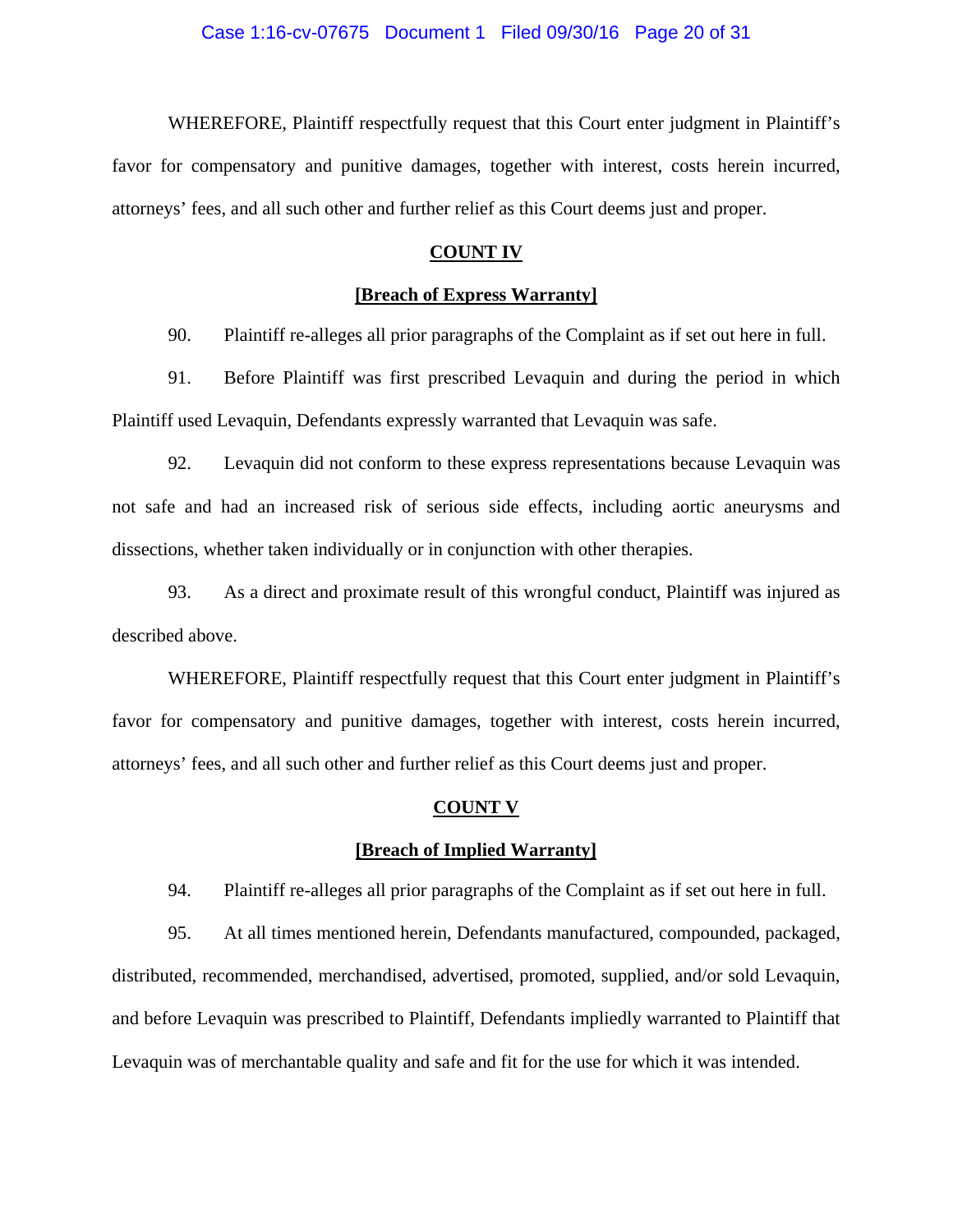#### Case 1:16-cv-07675 Document 1 Filed 09/30/16 Page 21 of 31

96. Plaintiff, individually and through Plaintiff's prescribing physicians, reasonably relied upon the skill, superior knowledge, and judgment of Defendants.

97. Plaintiff was prescribed, purchased, and used the subject products for its intended purpose.

98. Due to Defendants' wrongful conduct as alleged herein, Plaintiff could not have known about the nature of the risks and side effects associated with Levaquin until after Plaintiff used it.

99. Contrary to the implied warranty for the subject products, Levaquin was not of merchantable quality, and it was neither safe nor fit for its intended uses and purposes, as alleged herein.

100. As a direct and proximate result of Defendants' breach of implied warranty, Plaintiff suffered severe and permanent physical and emotional injuries, including, but not limited to an aortic dissection. Plaintiff has endured pain and suffering, suffered economic loss, including incurring significant expenses for medical care and treatment, and will continue to incur such expenses in the future. Plaintiff seeks actual and punitive damages from Defendants as alleged herein.

WHEREFORE, Plaintiff respectfully requests that this Court enter judgment in Plaintiff's favor for compensatory and punitive damages, together with interest, costs herein incurred, attorneys' fees, and all such other and further relief as this Court deems just and proper.

#### **COUNT VI**

### **[Fraudulent Misrepresentation]**

101. Plaintiff re-alleges all prior paragraphs of the Complaint as if set out here in full.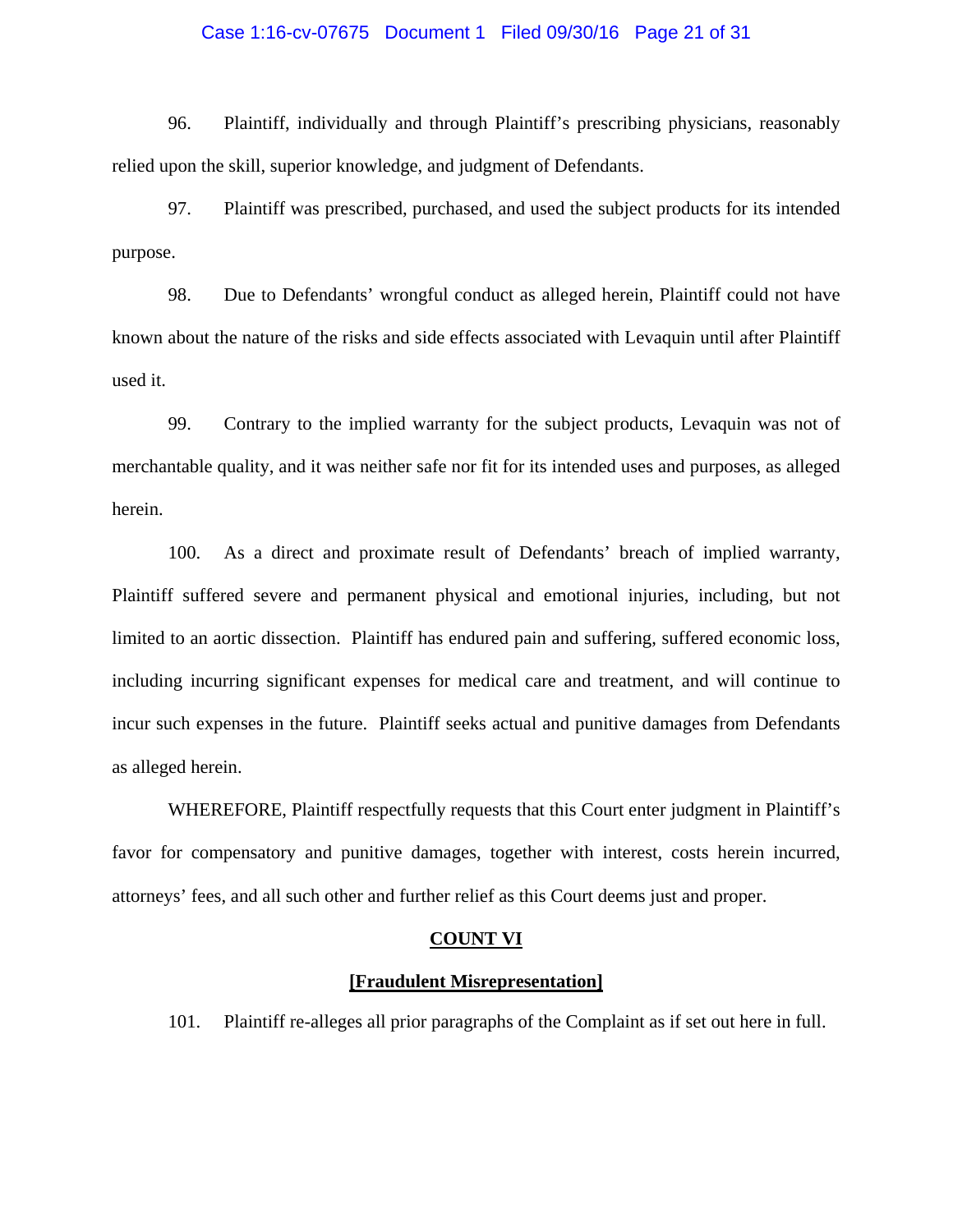### Case 1:16-cv-07675 Document 1 Filed 09/30/16 Page 22 of 31

102. Defendants falsely and fraudulently represented to the medical and healthcare community, and/or the Plaintiff, and/or the FDA and the public in general, that said product, Levaquin had been tested and was found to be safe and effective.

103. That representations made by Defendants were, in fact, false.

104. When said representations were made by Defendants, they knew those representations to be false and it willfully, wantonly and recklessly disregarded whether the representations were true.

105. These representations were made by said Defendants with the intent of defrauding and deceiving the Plaintiff, the public in general, and the medical and healthcare community in particular, and were made with the intent of inducing the public in general, and the medical and healthcare community it particular, to recommend, prescribe, dispense and/or purchase said product, Levaquin, all of which evinced a callous, reckless, willful, depraved indifferenced to the health, safety and welfare of the Plaintiff herein.

106. At the time the aforesaid representations were made by the Defendants and, at the time the Plaintiff used Levaquin, the Plaintiff was unaware of the falsity of said representations and reasonably believed them to be true.

107. In reliance upon said representations, the Plaintiff was induced to and did use Levaquin, thereby sustaining severe and permanent personal injuries, and/or being at an increased risk of sustaining severe and permanent personal injuries in the future.

108. Said Defendants knew and were aware or should have been aware that Levaquin had not been sufficiently tested, was defective in nature, and/or that it lacked adequate and/or sufficient warnings.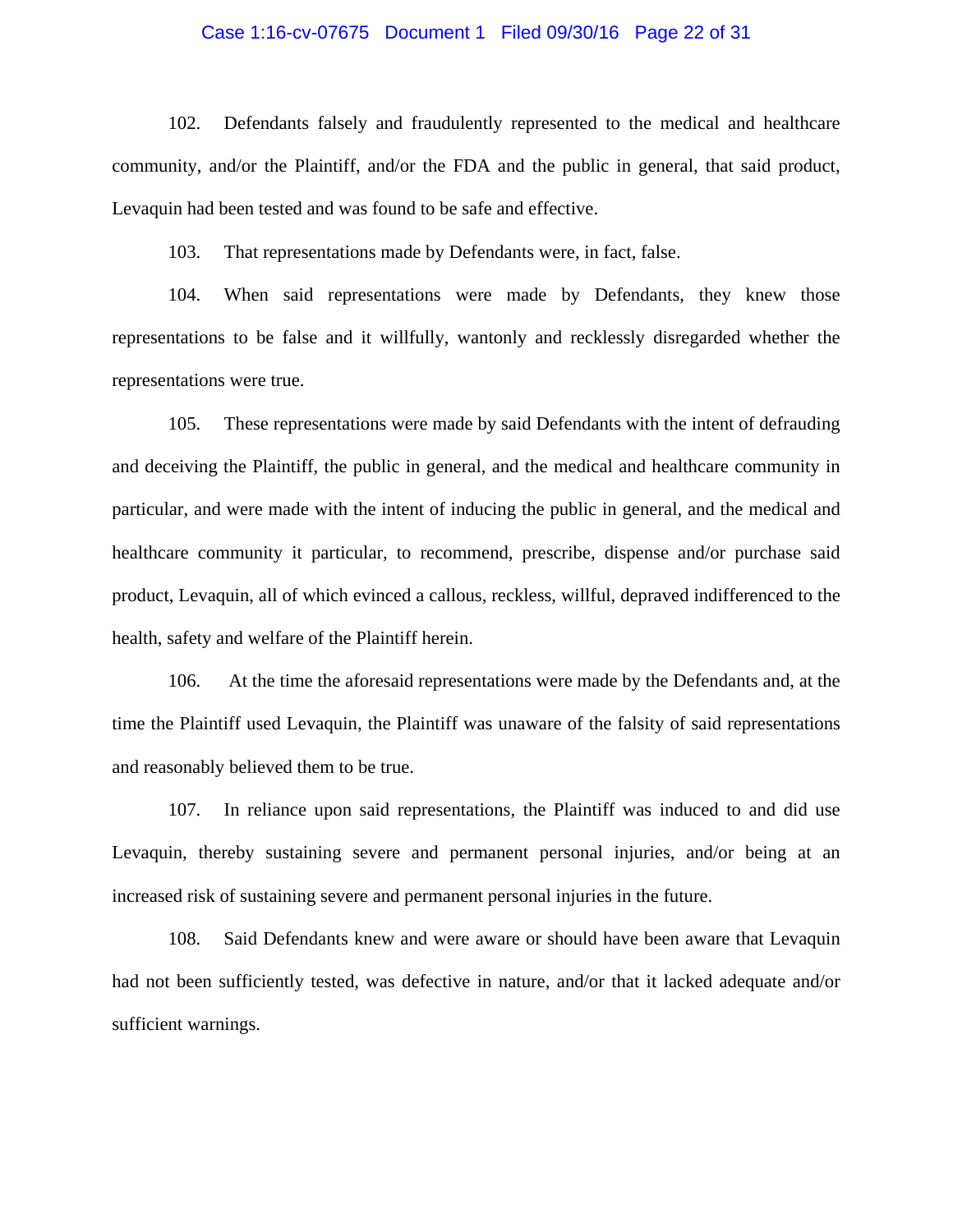### Case 1:16-cv-07675 Document 1 Filed 09/30/16 Page 23 of 31

109. Defendants knew or should have known that Levaquin had a potential to, could, and would cause severe and grievous injury to the users of said product, and that it was inherently dangerous in a manner that exceeded any purported, inaccurate, and/or down-played warnings.

110. Defendants brought Levaquin to the market, and acted fraudulently, wantonly and maliciously to the detriment of the Plaintiff.

111. As a result of the foregoing acts and omissions, the Plaintiff was caused to suffer serious and dangerous side effects including, an aortic dissection, as well as other severe and personal injuries which are permanent and lasting in nature, physical pain and mental anguish, including diminished enjoyment of life, as well as the need for lifelong medical treatment, monitoring and/or medications.

112. As a result of the foregoing acts and omissions, the Plaintiff requires and/or will require more health care and services and did incur medical, health, incidental and related expenses.

WHEREFORE, Plaintiff respectfully requests that this Court enter judgment in Plaintiff's favor for compensatory and punitive damages, together with interest, costs herein incurred, attorneys' fees, and all such other and further relief as this Court deems just and proper.

### **COUNT VII**

### **[Negligent Misrepresentation]**

113. Plaintiff re-alleges all prior paragraphs of the Complaint as if set out here in full.

114. Defendants negligently and/or recklessly misrepresented to Plaintiff, Plaintiff's prescribing physicians, and the healthcare industry the safety and effectiveness of Levaquin and/or recklessly and/or negligently concealed material information, including adverse information, regarding the safety, effectiveness, and dangers posed by Levaquin.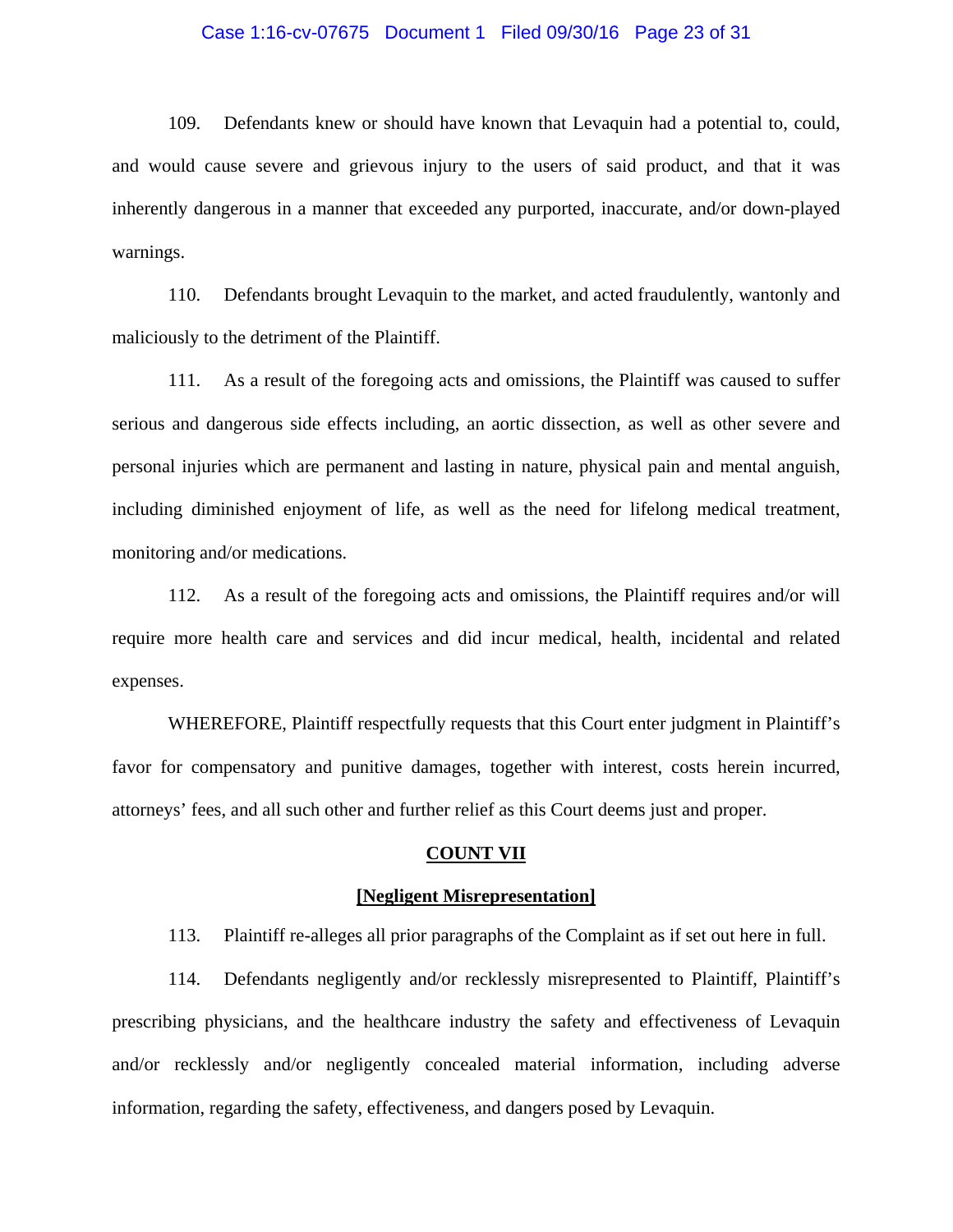### Case 1:16-cv-07675 Document 1 Filed 09/30/16 Page 24 of 31

115. Defendants made reckless or negligent misrepresentations and negligently or recklessly concealed adverse information when Defendants knew, or should have known, that Levaquin had defects, dangers, and characteristics that were other than what Defendants had represented to Plaintiff, Plaintiff's physicians and the healthcare industry generally. Specifically, Defendants negligently or recklessly concealed from Plaintiff, Plaintiff's prescribing physicians, the health care industry, and the consuming public that:

- a) That Levaquin was not fully and adequately tested by Defendants and/or their predecessor for the risk of developing aortic aneurysms and dissections;
- b) The wide range of injuries caused by Levaquin to multiple body systems (e.g., musculoskeletal, neuropsychiatric, peripheral nervous system, senses like vision or hearing, skin, and cardiovascular), including specifically aortic aneurysms and dissections; and
- c) That Levaquin should not be used as a first-line therapy for minor or uncomplicated infections.

116. The negligent or reckless misrepresentations and/or negligent or reckless failures to disclose were perpetuated directly and/or indirectly by Defendants.

117. Defendants should have known through the exercise of due care that these representations were false, and they made the representations without the exercise of due care leading to the deception of Plaintiff, Plaintiff's prescribing physicians, and the healthcare industry.

118. Defendants made these false representations without the exercise of due care knowing that it was reasonable and foreseeable that Plaintiff, Plaintiff's prescribing physicians,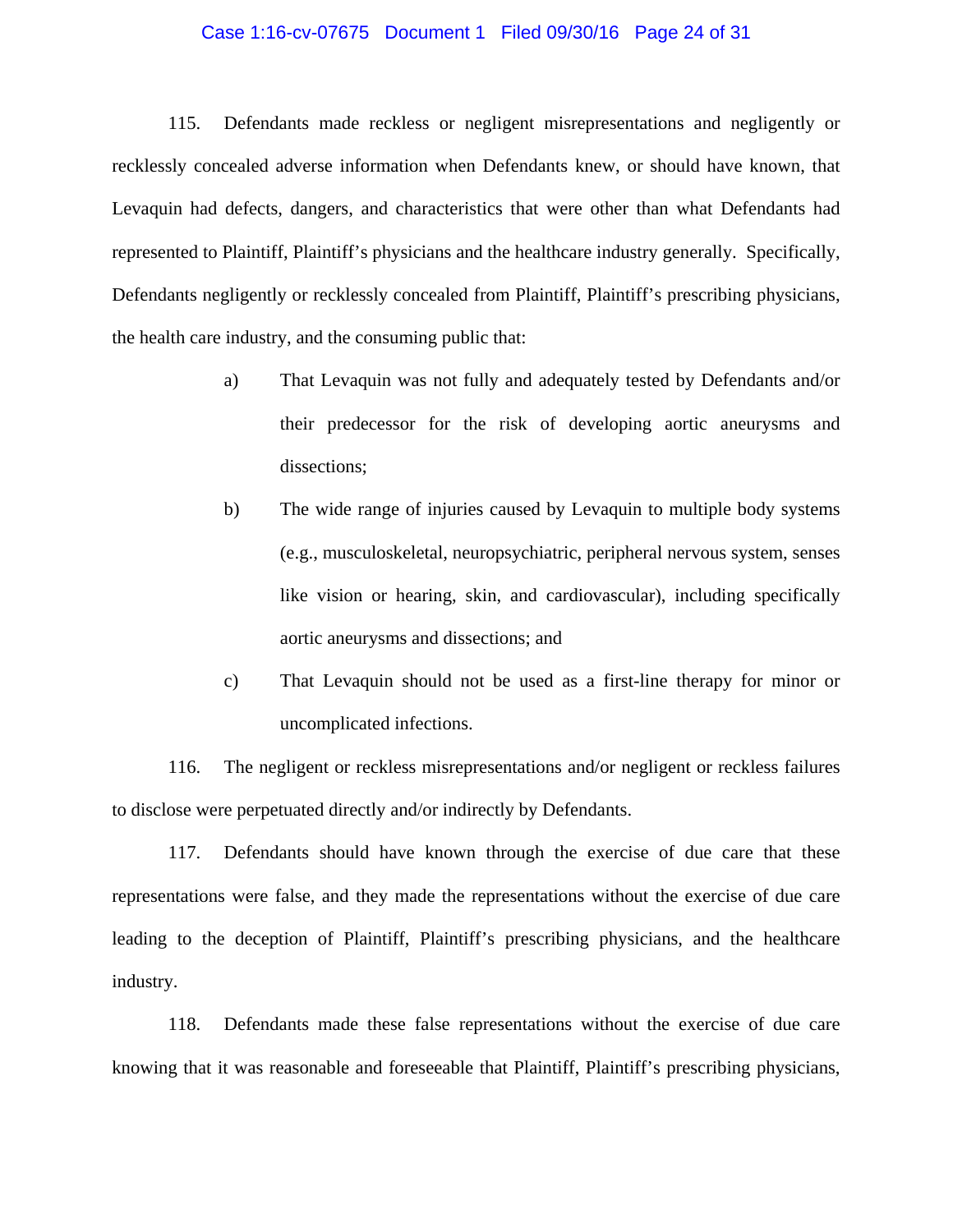### Case 1:16-cv-07675 Document 1 Filed 09/30/16 Page 25 of 31

and the healthcare industry would rely on them, leading to the use of Levaquin by Plaintiff as well as the general public.

119. At all times herein mentioned, neither Plaintiff nor Plaintiff's physicians were aware of the falsity or incompleteness of the statements being made by Defendants and believed them to be true. Had Plaintiff been aware of said facts, Plaintiff's physicians would not have prescribed and Plaintiff would not have taken Levaquin.

120. Plaintiff justifiably relied on and/or were induced by Defendants' negligent or reckless misrepresentations and/or negligent or reckless failure to disclose the dangers of Levaquin and relied on the absence of information regarding the dangers of Levaquin which Defendants negligently or recklessly suppressed, concealed, or failed to disclose to Plaintiff's detriment.

121. Defendants had a post-sale duty to warn Plaintiff, Plaintiff's prescribing physicians, and the general public about the potential risks and complications associated with their FLQ drugs in a timely manner.

122. Defendants made the representations and actively concealed information about the defects and dangers of Levaquin with the absence of due care such that Plaintiff's prescribing physicians and the consuming public would rely on such information, or the absence of information, in selecting Levaquin.

123. As a result of the negligent or reckless concealment and/or the negligent or reckless failure to provide materials facts as set forth above, Plaintiff ingested Levaquin and suffered injuries as set forth herein.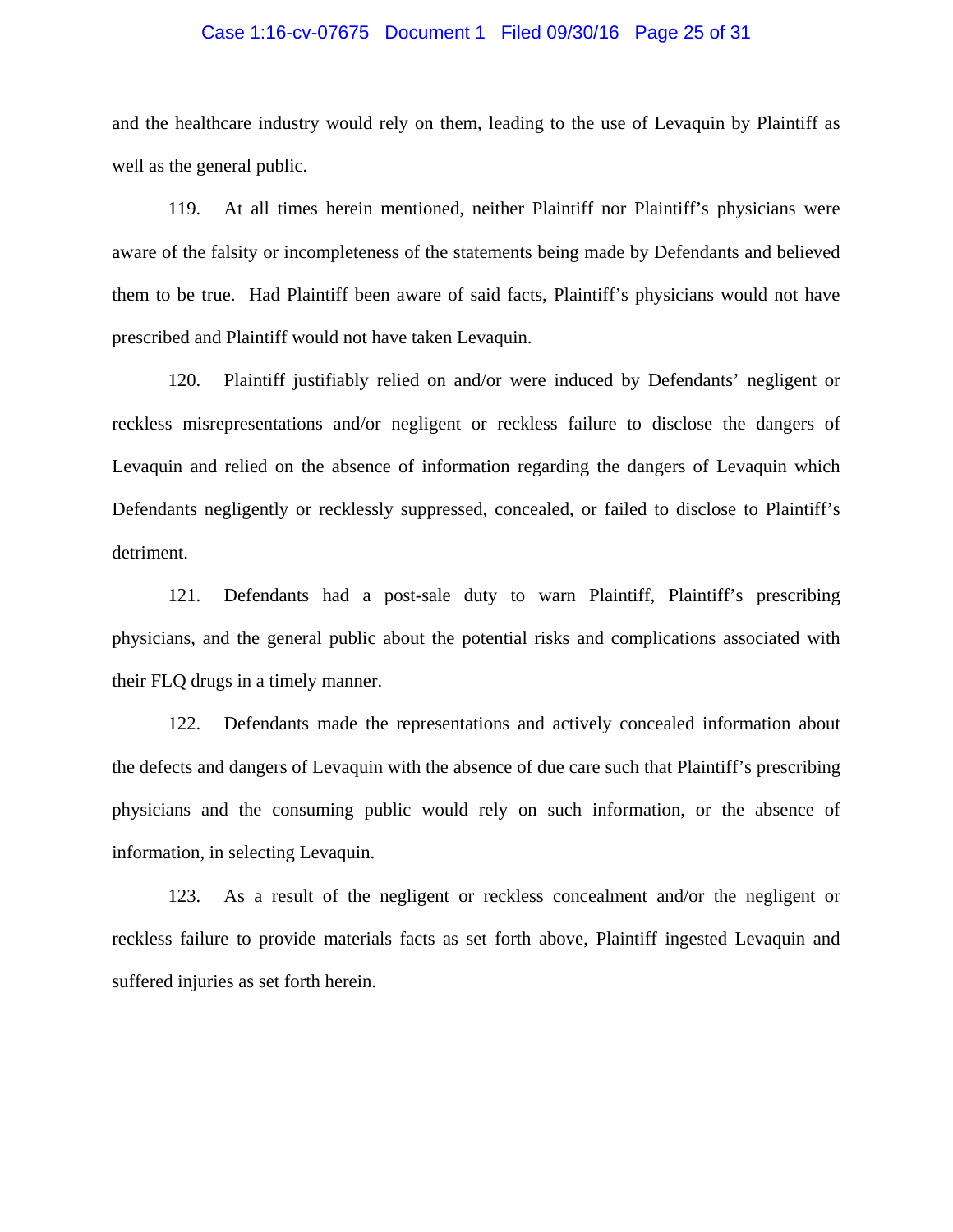### Case 1:16-cv-07675 Document 1 Filed 09/30/16 Page 26 of 31

WHEREFORE, Plaintiff respectfully request that this Court enter judgment in Plaintiff's favor for compensatory and punitive damages, together with interest, costs herein incurred, attorneys' fees, and all such other and further relief as this Court deems just and proper.

### **COUNT VIII**

# **[Fraudulent Concealment]**

124. Plaintiff re-alleges all prior paragraphs of the Complaint as if set out here in full.

125. Defendants are estopped from asserting a statute of limitations defense because they fraudulently concealed their wrongful conduct from the Plaintiff with the intent that Plaintiff and Plaintiff's prescribing physicians would rely on such material representations. First, Defendants had actual knowledge of the defective and dangerous nature of Levaquin. Second, Defendants failed to conduct adequate testing on Levaquin to establish safety and efficacy. Third, Defendants had actual knowledge of their misrepresentations, negligence, breach of warranties, and false, misleading, deceptive, and unconscionable conduct. Yet, Defendants continued to perpetuate their wrongful conduct with the intent and fixed purpose of concealing their wrongs from the Plaintiff and the public at large.

126. Plaintiff and Plaintiff's prescribing physicians were unaware of the falsity of these representations, they acted in actual and justifiable reliance on such material misrepresentations, and Plaintiff was injured as a direct and proximate result.

127. Additionally, Defendants knowingly omitted material information and remained silent regarding said misrepresentations despite the fact that they had a duty to inform Plaintiff, Plaintiff's prescribing physicians, and the general public of the inaccuracy of said misrepresentations, which omission constitutes a positive misrepresentation of material fact, with the intent that Plaintiff and Plaintiff's prescribing physicians would rely on Defendants'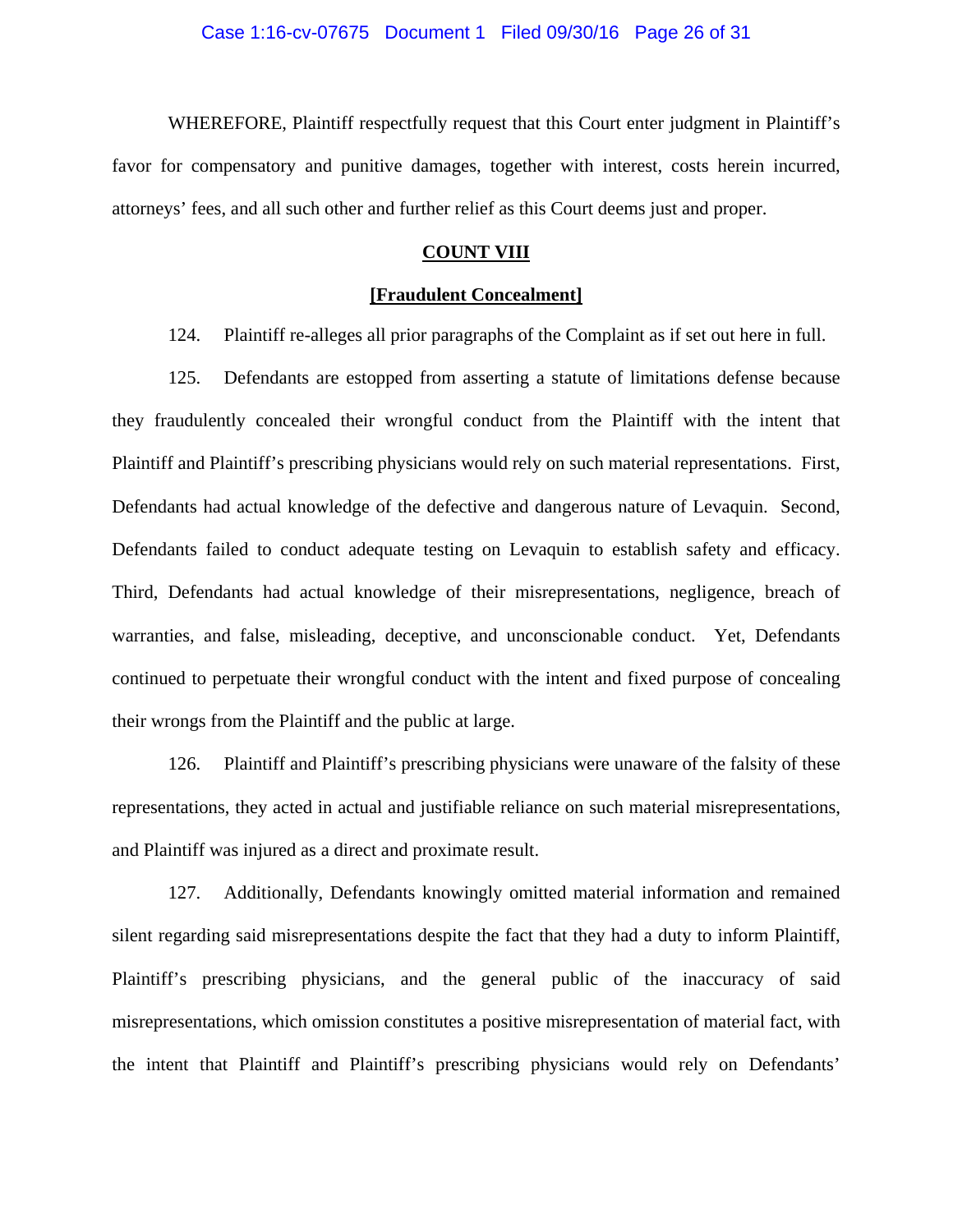### Case 1:16-cv-07675 Document 1 Filed 09/30/16 Page 27 of 31

misrepresentations. Plaintiff and their prescribing physicians did, in fact, act in actual and justifiable reliance on Defendants' representations, and Plaintiff was injured as a result.

128. Defendants, as the manufacturer and/or distributor of Levaquin, were in a position of superior knowledge and judgment regarding any potential risks associated with their drugs.

129. Defendants committed constructive fraud by breaching one or more legal or equitable duties owed to Plaintiff relating to Levaquin at issue in this lawsuit, said breach or breaches constituting fraud because of its propensity to deceive others or constitute an injury to public interests or public policy.

130. In breaching their duties to Plaintiff, Defendants used their position of trust as the manufacturer and/or distributor of Levaquin to increase sales of the drugs at the expense of informing Plaintiff that, by ingesting these drugs, they were placing themselves at a significantly-increased risk of developing aortic aneurysms and dissections.

WHEREFORE, Plaintiff respectfully requests that this Court enter judgment in Plaintiff's favor for compensatory and punitive damages, together with interest, costs herein incurred, attorneys' fees, and all such other and further relief as this Court deems just and proper.

#### **COUNT IX**

### **Violation of New York Consumer Protection Laws**

131. Plaintiff re-alleges all prior paragraphs of the Complaint as if set out here in full.

132. By reason of the conduct as alleged herein, and by inducing Plaintiff and Plaintiff's physicians to use Levaquin through the use of deception, fraud, false advertising, false pretenses, misrepresentations, unfair and/or deceptive practices and the concealment and suppression of material facts, including but not limited to fraudulent statements, concealments and misrepresentations identified herein and above, Defendants violated the provisions of NY GEN. BUS. §§ 349, 350.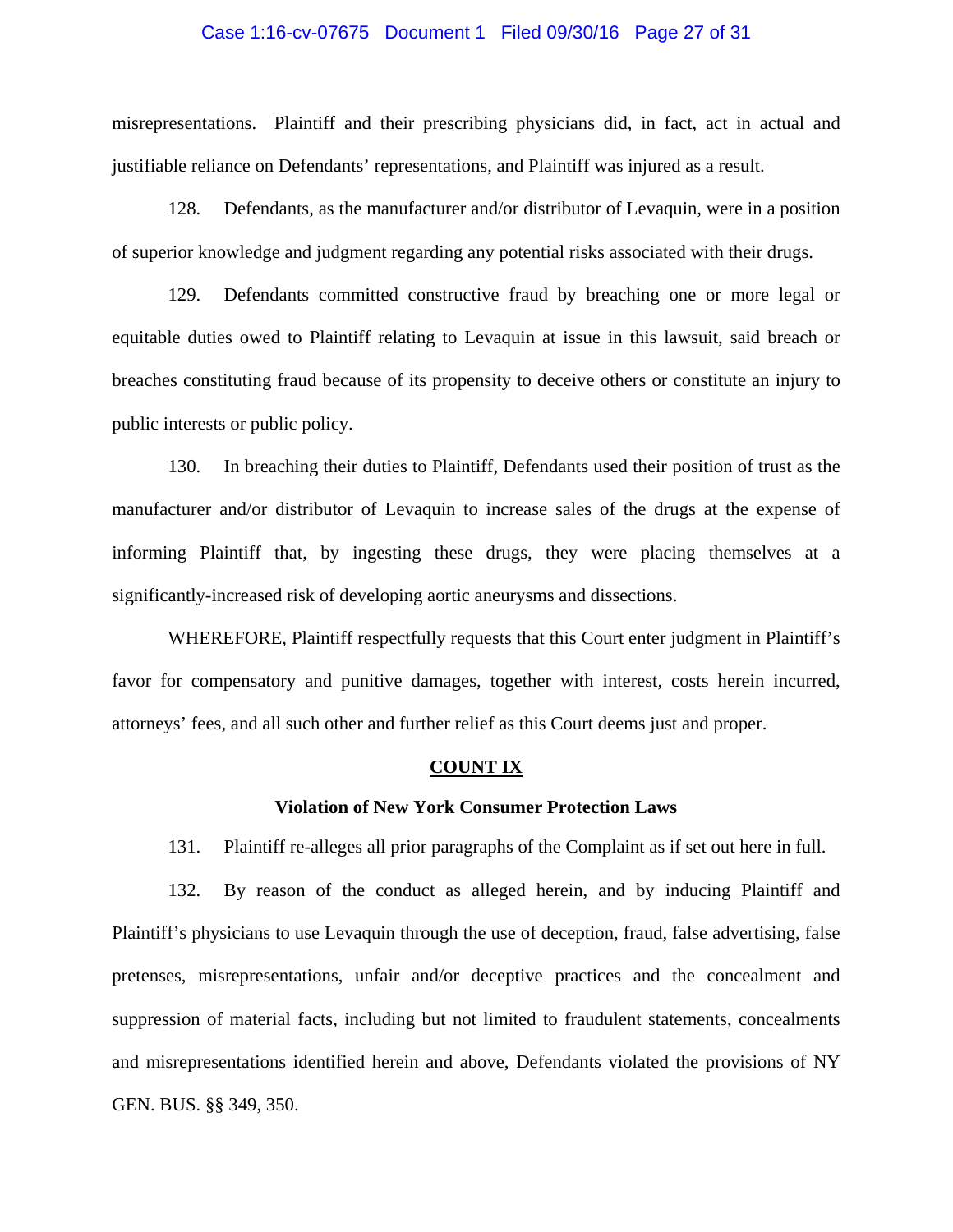### Case 1:16-cv-07675 Document 1 Filed 09/30/16 Page 28 of 31

133. As a direct and proximate result of Defendants' statutory violations, Plaintiff was damaged by Levaquin which would not have occurred had Defendants not used deception, fraud, false advertising, false pretenses, misrepresentations, unfair and/or deceptive practices and the concealment and suppression of material facts to induce Plaintiff and Plaintiff's physicians to use this products.

134. By reason of such violations and pursuant to NY GEN. BUS. §§ 349, 350, Plaintiff is entitled to recover all of the monies paid for Levaquin; to be compensated for the cost of the medical care arising out of the use of Levaquin; and to recover any and all consequential damages recoverable under the law including but not limited to both past and future medical expenses, past wage loss, loss of future earning capacity, past and future pain, suffering, disability, and emotional distress. Plaintiff is entitled to seek compensatory damages, attorney's fees, injunctive and equitable relief, and other remedies as determined by the Court pursuant NY GEN. BUS. §§ 349, 350.

WHEREFORE, Plaintiff respectfully requests that this Court enter judgment in Plaintiff's favor for compensatory and punitive damages, together with interest, costs herein incurred, attorneys' fees, and all such other and further relief as this Court deems just and proper.

#### **PUNITIVE DAMAGES**

135. At all times material hereto, Defendants knew or should have known that Levaquin was inherently dangerous with respect to the risk of collagen disorders like aortic aneurysms and dissections.

136. At all times material hereto, Defendants attempted to misrepresent and did misrepresent facts concerning the safety of Levaquin.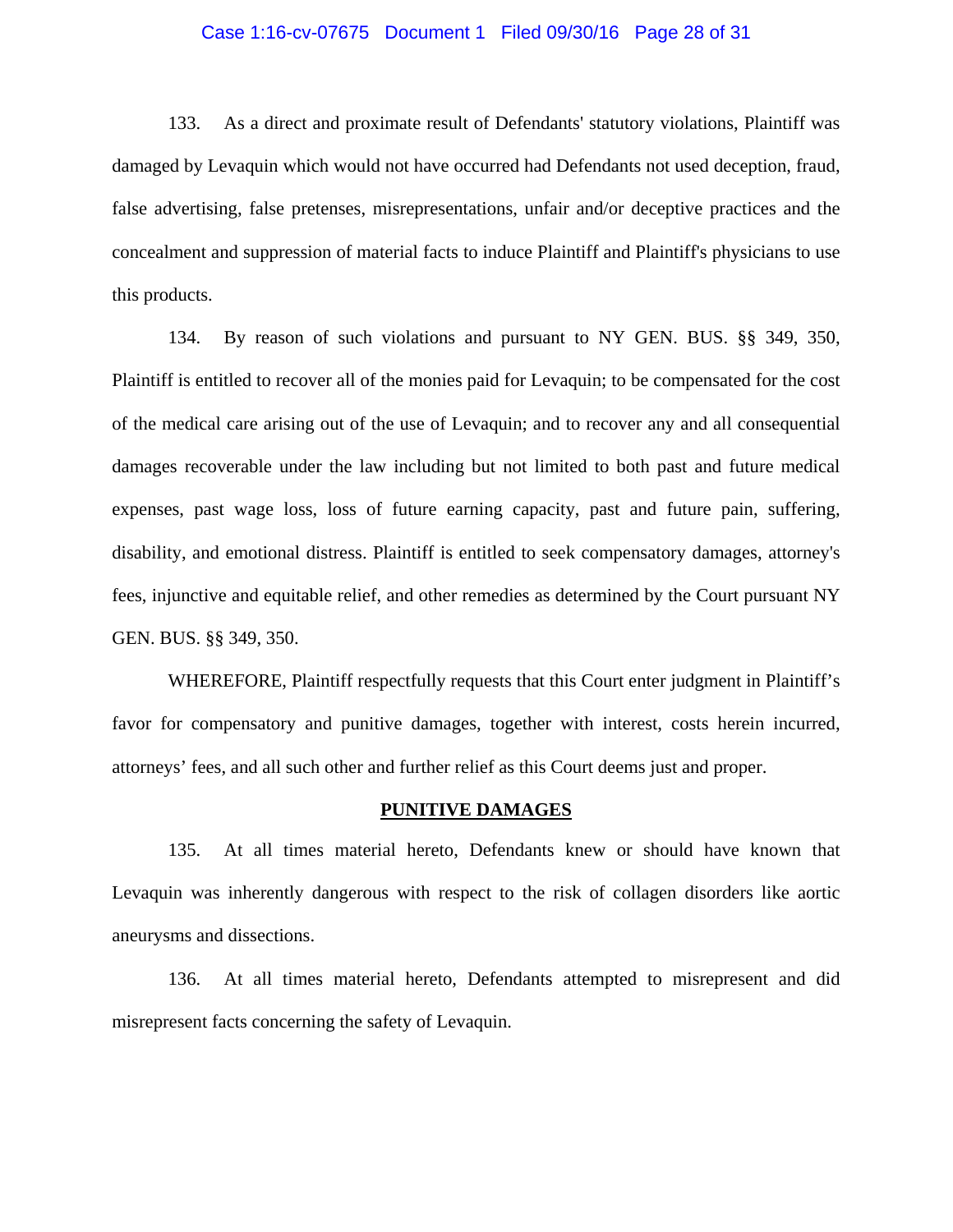### Case 1:16-cv-07675 Document 1 Filed 09/30/16 Page 29 of 31

137. Defendants' misrepresentations included knowingly withholding material information from the medical community and the public, including Plaintiff, concerning the safety of Levaquin.

138. At all times material hereto, Defendants knew and recklessly disregarded the fact that Levaquin causes injuries to multiple body systems, including serious collagen disorders like aortic aneurysms and dissections.

139. Notwithstanding the foregoing, Defendants continued to aggressively market Levaquin to consumers, including Plaintiff, without disclosing the aforesaid side effects.

140. Defendants knew of Levaquin's lack of warnings regarding the risk of developing serious collagen disorders like aortic aneurysms and dissections, but they intentionally concealed and/or recklessly failed to disclose that risk and continued to market, distribute, and/or sell Levaquin without said warnings so as to maximize sales and profits at the expense of the health and safety of the public, including the Plaintiff, in conscious and/or negligent disregard of the foreseeable harm caused by Levaquin.

141. Defendants' intentional and/or reckless failure to disclose information deprived Plaintiff of necessary information to enable Plaintiff to weigh the true risks of using Levaquin against its benefits.

142. As a direct and proximate result of Defendants' willful, wanton, careless, reckless, conscious, and deliberate disregard for the rights and safety of their consumers, Plaintiff suffered severe and permanent physical and emotional injuries, including, but not limited to, an aortic dissection. Plaintiff has endured pain and suffering, has suffered economic loss, including incurring significant expenses for medical care and treatment, and will continue to incur such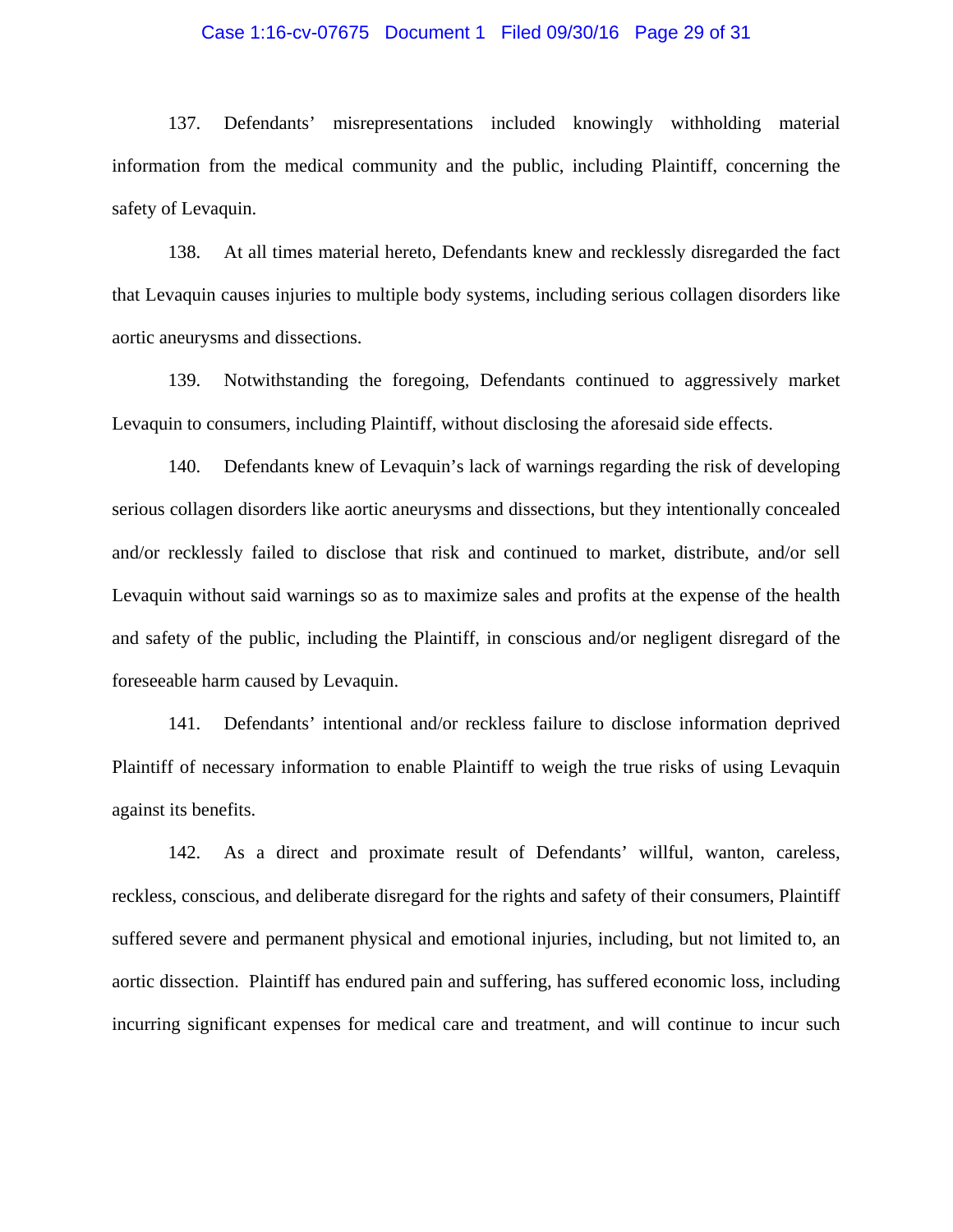### Case 1:16-cv-07675 Document 1 Filed 09/30/16 Page 30 of 31

expenses in the future. Plaintiff's injuries and damages are prolonged and/or permanent and will continue into the future.

143. Defendants' aforesaid conduct was committed with knowing, conscious, careless, reckless, willful, wanton, and deliberate disregard for the rights and safety of consumers, including Plaintiff, thereby entitling Plaintiff to punitive damages in an amount appropriate to punish Defendants and deter them from similar conduct in the future.

### **RELIEF REQUESTED**

WHEREFORE, Plaintiff prays for relief and judgment against Defendants as follows:

- a) For general (non-economic) and special (economic) damages in a sum in excess of the jurisdictional minimum of this Court;
- b) For medical, incidental, and hospital expenses according to proof;
- c) For pre judgment and post judgment interest as provided by law;
- d) For full refund of all purchase costs Plaintiff paid for Levaquin;
- e) For compensatory damages in excess of the jurisdictional minimum of this Court;
- f) For consequential damages in excess of the jurisdictional minimum of this Court;
- g) For punitive damages in an amount in excess of any jurisdictional minimum of this Court and in an amount sufficient to impress upon Defendants the seriousness of their conduct and to deter similar conduct in the future;
- h) For attorneys' fees, expenses, and costs of this action; and
- i) For such further relief as this Court deems necessary, just, and proper.